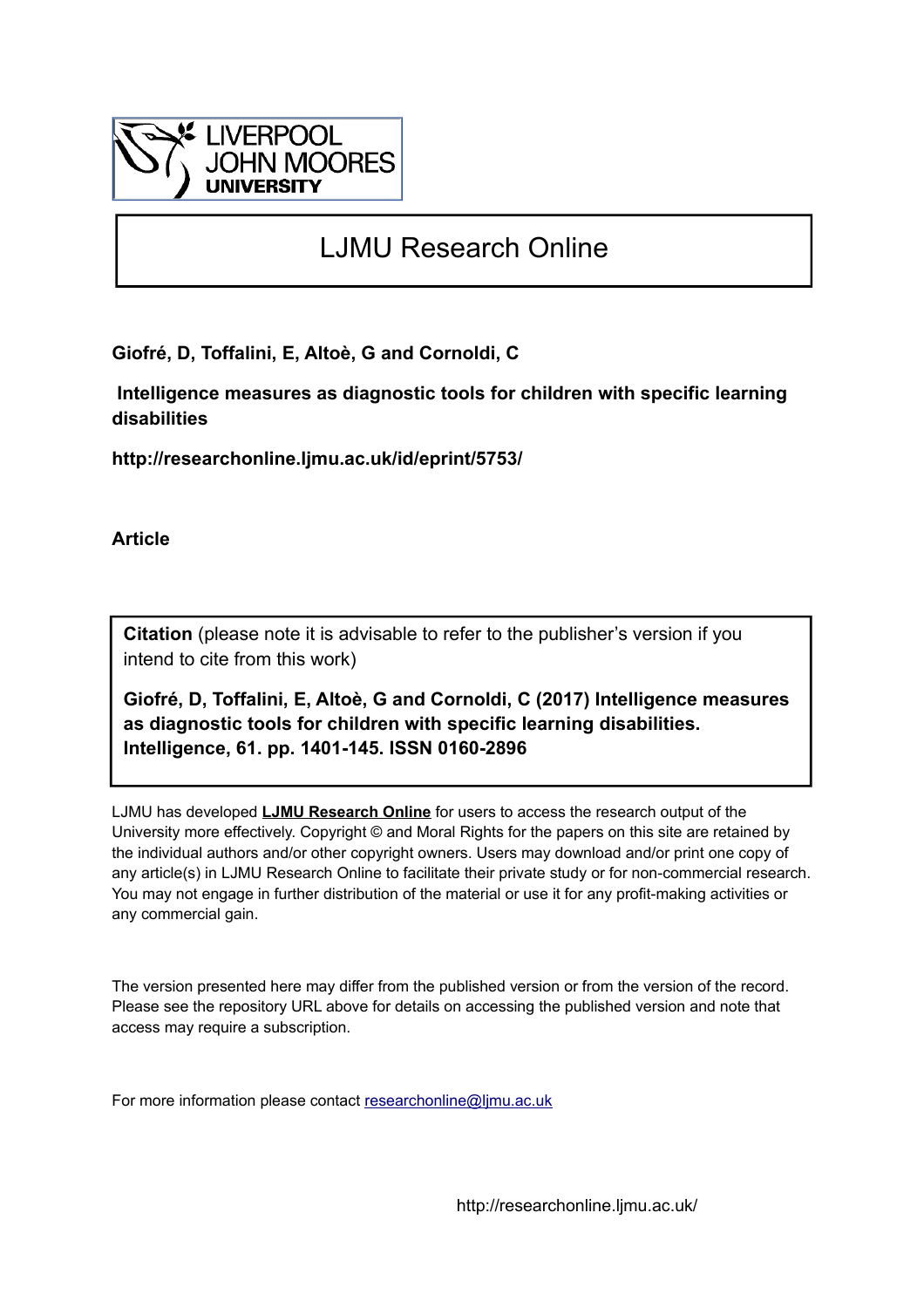**The Version of Scholarly Record of this Article is published in INTELLIGENCE (2017), available online at [http://doi.org/10.1016/j.intell.2017.01.014.](http://doi.org/10.1016/j.intell.2017.01.014) Note that this article may not exactly replicate the final version published in INTELLIGENCE.**

## **Please cite as**

Giofrè, D., Toffalini, E., Altoè, G., & Cornoldi, C. (2017). Intelligence measures as diagnostic tools for children with specific learning disabilities. *Intelligence*, *61*, 140–145. doi:10.1016/j.intell.2017.01.014

## **Intelligence measures as diagnostic tools for children with specific learning disabilities**

*David Giofrè<sup>1</sup> , Enrico Toffalini<sup>2</sup> , Gianmarco Altoè<sup>3</sup> , & Cesare Cornoldi<sup>2</sup>*

- <sup>1</sup> School of Natural Science and Psychology, Liverpool John Moores University, Liverpool, UK.
- <sup>2</sup> Department of General Psychology, University of Padova, Padova, Italy.
- <sup>3</sup> Department of Developmental and Social Psychology, University of Padova, Padova, Italy

Corresponding author:

David Giofrè Liverpool John Moores University Natural Sciences and Psychology Tom Reilly Building Byrom Street, Liverpool, L3 3AF E-mail. david.giofre@gmail.com Tel. +44 151 904 6336 Fax. +44 151 904 6302

## **Author Contributions**

D. Giofrè, E. Toffalini, and C. Cornoldi developed the study concept. E. Toffalini, G. Altoè, and D. Giofrè performed data analysis. All authors contributed to drafting the manuscript.

# **Acknowledgments**

We thank the Italian Association for Learning Disability (AIRIPA), as well as all the Italian centers that have contributed in providing the 1383 WISC-IV profiles of children with SLD.

# **Declaration of Conflicting Interests**

The authors declared that they had no conflicts of interest with respect to their authorship or the publication of the present article.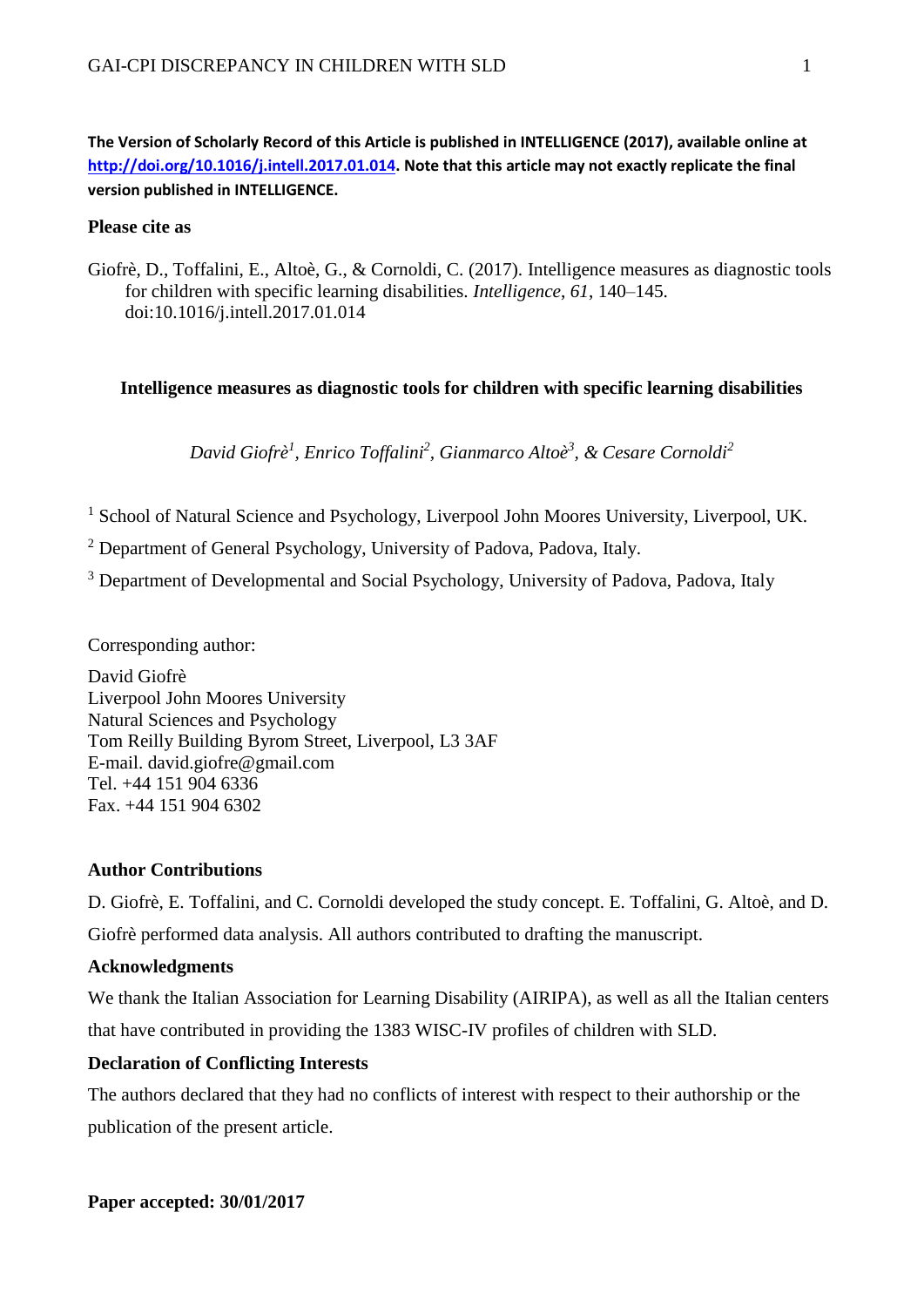#### **Abstract**

The assessment of intelligence has always been an essential part of the diagnostic process of children with specific learning disabilities (SLD). Recently, emphasis has been placed on the profile of intellectual strengths (e.g. in reasoning) and weaknesses (e.g., in working memory and processing speed). In this study, we compared the WISC-IV intellectual profile of 1,383 children with SLD to the normative data for typically developing children; in particular, we analyzed the predictive power of WISC-IV indexes and their discrepancies–especially the general ability index (GAI) vs. the cognitive proficiency index (CPI) or vs. the full-scale (FSIQ)–as markers of the SLD condition. Results showed that the intellectual profile in general, and the GAI-CPI or GAI-FSIQ discrepancy in particular, represents an effective criterion for differentiating between groups. Examining the underlying cognitive profile might be useful when dealing with children who have SLD, as discrepancies could be effectively used to support a diagnosis.

*Keywords:* Intelligence Quotient, IQ; Specific Learning Disability, SLD; Discrepancy; General Ability Index, GAI; Children.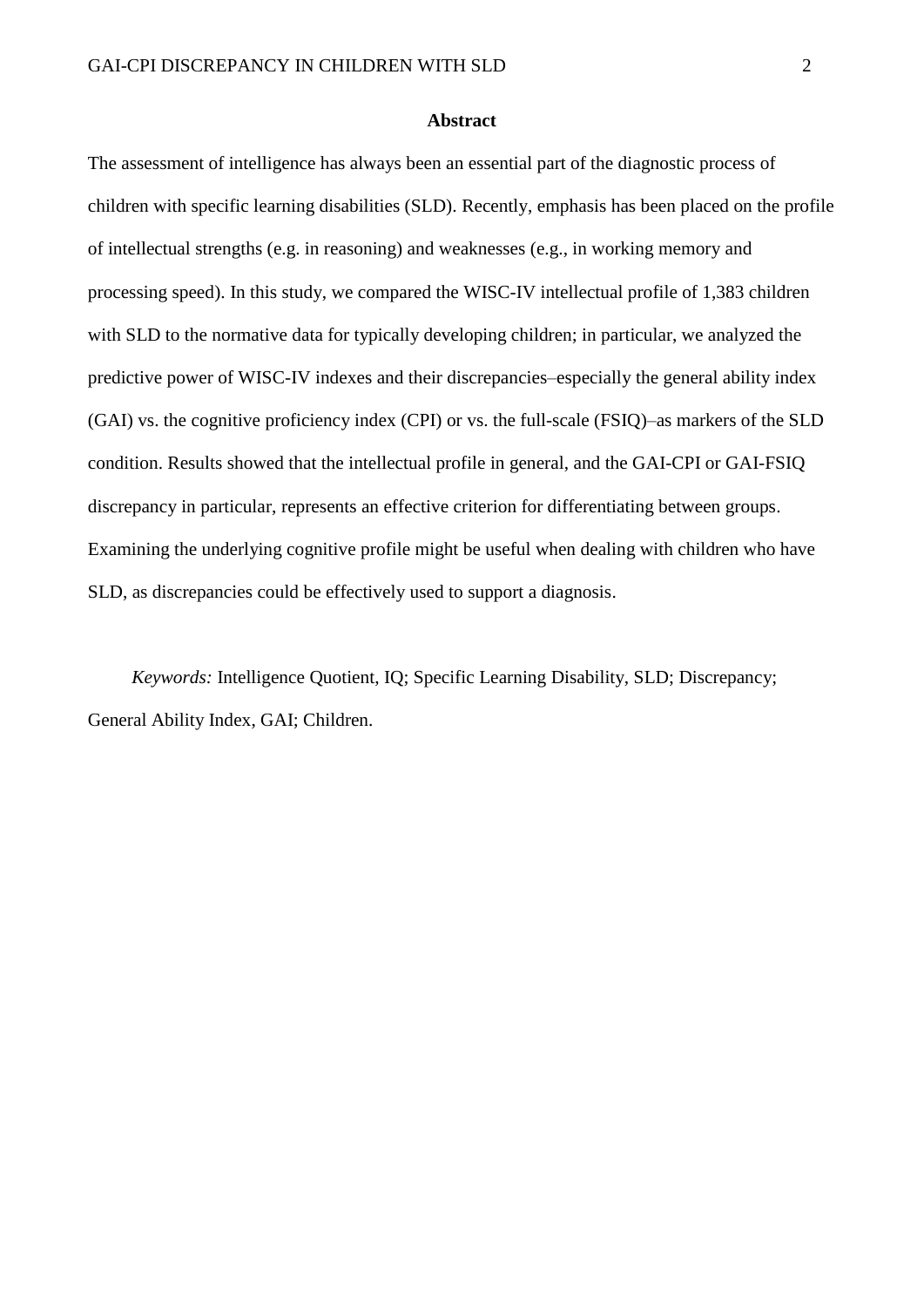#### **Intelligence measures as diagnostic tools for children with specific learning disabilities.**

Specific learning disabilities (SLD) are neurodevelopmental disorders with a biological origin that lead to persistent difficulties in the acquisition of specific academic skills. Different criteria have been proposed for the clinical diagnosis of SLD, but all include the consideration of children's intelligence. The discrepancy between a normal or high intellectual functioning and unexpectedly low academic achievement (i.e., the so-called intelligence-achievement discrepancy) has long been considered as the hallmark of SLD (U.S. Office of Education, 1977). Recently, the intelligenceachievement discrepancy has been sharply criticized primarily because cutoff-points are somewhat arbitrary (Tannock, 2013). Further, the dimensional nature of the distribution of intelligence and achievement scores–and thus of their discrepancy–has been stressed in recent scholarship, raising doubts about the usefulness of imposing any cutoff-point (Francis et al., 2005).

Another problem with the intelligence-achievement discrepancy hypothesis is that it regards intellectual functioning as a single global index (i.e. the intelligence quotient [IQ]). Recent formulations of intelligence describe this construct as composed of different factors (Horn & Cattell, 1966). These criticisms have led the recently published Diagnostic and Statistical Manual of Mental Disorders, 5<sup>th</sup> edition (DSM-5; American Psychiatric Association [APA], 2013) to prudently state that in children with SLD difficulties should be apparent "*in individuals who otherwise demonstrate normal levels of intellectual functioning*" (p.69). Apart from giving exclusion criterion of intellectual disability and recommending cautious interpretation of borderline cases, the DSM-5 adds that "*assessment of cognitive processing deficits is not required for diagnostic assessment*" (p.70; APA, 2013).

Many researchers believe that the examination of the different factors composing intelligence and their discrepancies can be especially relevant in the case of SLD. Research has shown that the average intellectual profile of children with this diagnosis differs from that of typically developing (TD) children, as it is characterized by highly heterogeneous scores (e.g., Cornoldi, Giofrè, Orsini, & Pezzuti, 2014; Poletti, 2016). This is consistent with the *specificity* hypothesis, which posits that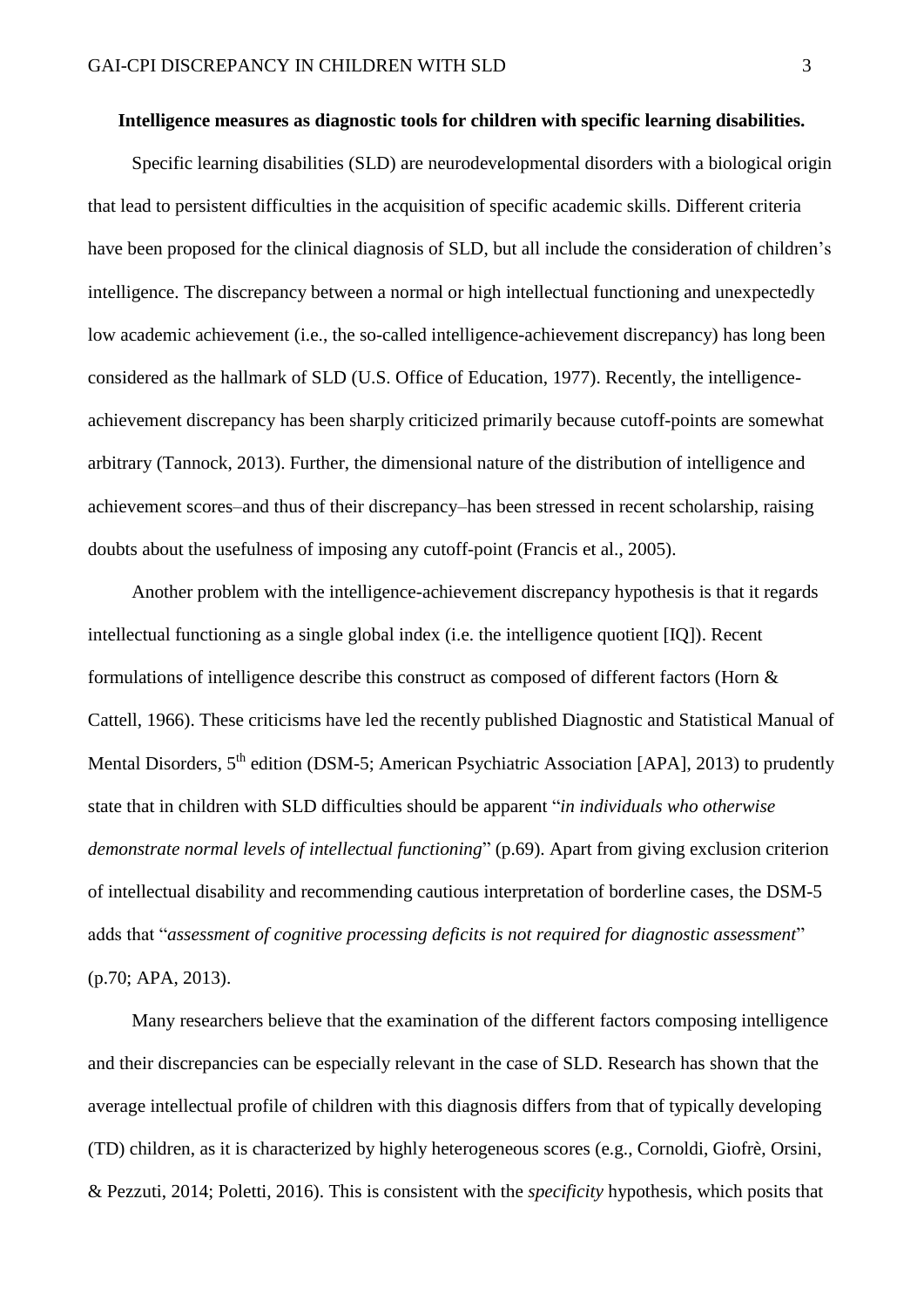SLD is defined by a specific pattern of strengths and weaknesses (PSW) within the neuropsychological functioning and in academic outcomes, rather than by generalized cognitive problems (Compton, Fuchs, Fuchs, Lambert, & Hamlett, 2012). According to this view, the identification of a particular PSW within an individual's cognitive functioning can provide vital information for the diagnosis of SLD (Flanagan, Ortiz, & Alfonso, 2007).

The PSW approach, however, has been criticized by many authors. Critics point out that while it is well established that specific cognitive processes are related to academic achievement, this does not necessarily imply that cognitive patterns can provide reliable information for the diagnosis of SLD (Watkins, 2000). In fact, the problem of studies using PSW as a detector of SLD is that they often show poor discriminant power; i.e. they may have good specificity, but generally low sensitivity (Stuebing, Fletcher, Branum-Martin, & Francis, 2012). As a consequence, using clinically significant scores or differences as cutoff-points leads to a low rate of false positives, but also to a moderate or low rate of true positives (Kranzler, Floyd, Benson, Zaboski, & Thibodaux, 2016; Stuebing et al., 2012). However, the utility of cutoff-points has never been systematically studied on sufficiently large samples of children with SLD.

In this study, we examined to what extent the consideration of an individual's specific intellectual profile can assist in the diagnosis of SLD. To this aim, we used the *Wechsler Intelligence Scale for Children, 4th edition* (WISC-IV; Wechsler, 2003), which stands beside its recently updated 5<sup>th</sup> edition as the most widely used tool for assessing intelligence in children in many countries (Evers et al., 2012). Previous attempts, conducted using former versions of the WISC battery, led to unsatisfactory results (e.g., Kavale & Forness, 1984; Watkins, Kush, & Glutting, 1997). However, the WISC-IV seems promising as it differentiates between measures of general ability and other aspects–such as working memory and processing speed–that are often impaired in children with SLD (Cornoldi et al., 2014). In fact, the consideration of the intellectual profile as it is measured by the WISC-IV battery can be particularly useful for the assessment of children with SLD (Fiorello et al., 2007). In the present study, we examined how indexes derived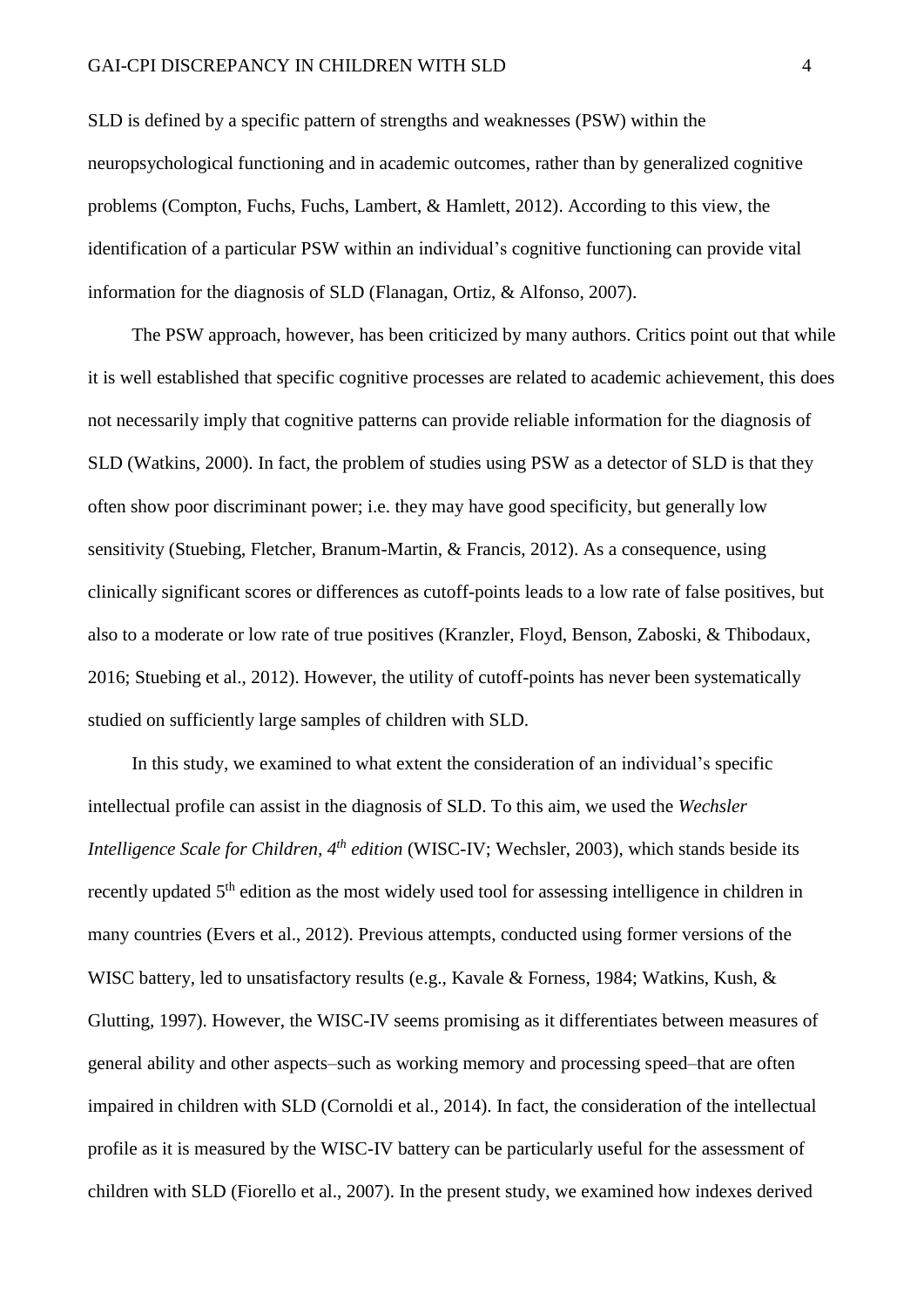from the WISC-IV battery could predict the probability that an individual would have an SLD diagnosis.

The WISC-IV intellectual profile of children with SLD differs from the profile of TD children. Children with SLD are characterized by higher scores in verbal comprehension (VCI) and perceptual reasoning (PRI), and markedly lower scores in working memory (WMI) and processing speed (PSI) indexes (Cornoldi et al., 2014; Poletti, 2016). This implies that the general ability index (Prifitera, Saklofske, & Weiss, 2008), which includes only the verbal and perceptual indexes (VCI and PRI), is on average higher than the full-scale intelligence quotient (FSIQ), which includes all indexes, and in particular it is higher than the cognitive proficiency index (CPI; Saklofske, Coalson, Raiford, & Weiss, 2010), which includes only WMI and PSI. This index is particularly important for children with SLD, as the abilities that comprise GAI (VCI and PRI) are more strongly related to the *g*-factor in such children, compared to typically developing children (Giofrè & Cornoldi, 2015). In fact, it has been suggested that the GAI may be a valid alternative way of summarizing the overall intellectual functioning of children with SLD (Saklofske, Prifitera, Weiss, Rolfhus, & Zhu, 2005). Therefore, the discrepancy between the two broad indexes, i.e. GAI and CPI, may be of particular relevance in the case of children with SLD.

In the present study, we analyzed data from a large dataset of 1,383 SLD children. All children in the set had a clinical diagnosis of SLD, obtained using the ICD-10 International Coding System. The children's intelligence was assessed using the 10 basic subtests of the WISC-IV scale. We chose to treat SLD as a single category–as it is also suggested by the DSM-5–but we are aware that different SLD subtypes may present systematic differences in their average intellectual profiles (Toffalini, Giofrè, & Cornoldi, 2017). Normative data, simulated from the Italian WISC-IV manual, was compared to the data of SLD children. We examined whether we could discriminate between the two groups (i.e., SLD and TD) using any of the following measures: a linear combination of the four main indexes of the WISC-IV (i.e. VCI, PRI, WMI, and PSI), the GAI-CPI discrepancies, or the discrepancies within the GAI-FSIQ.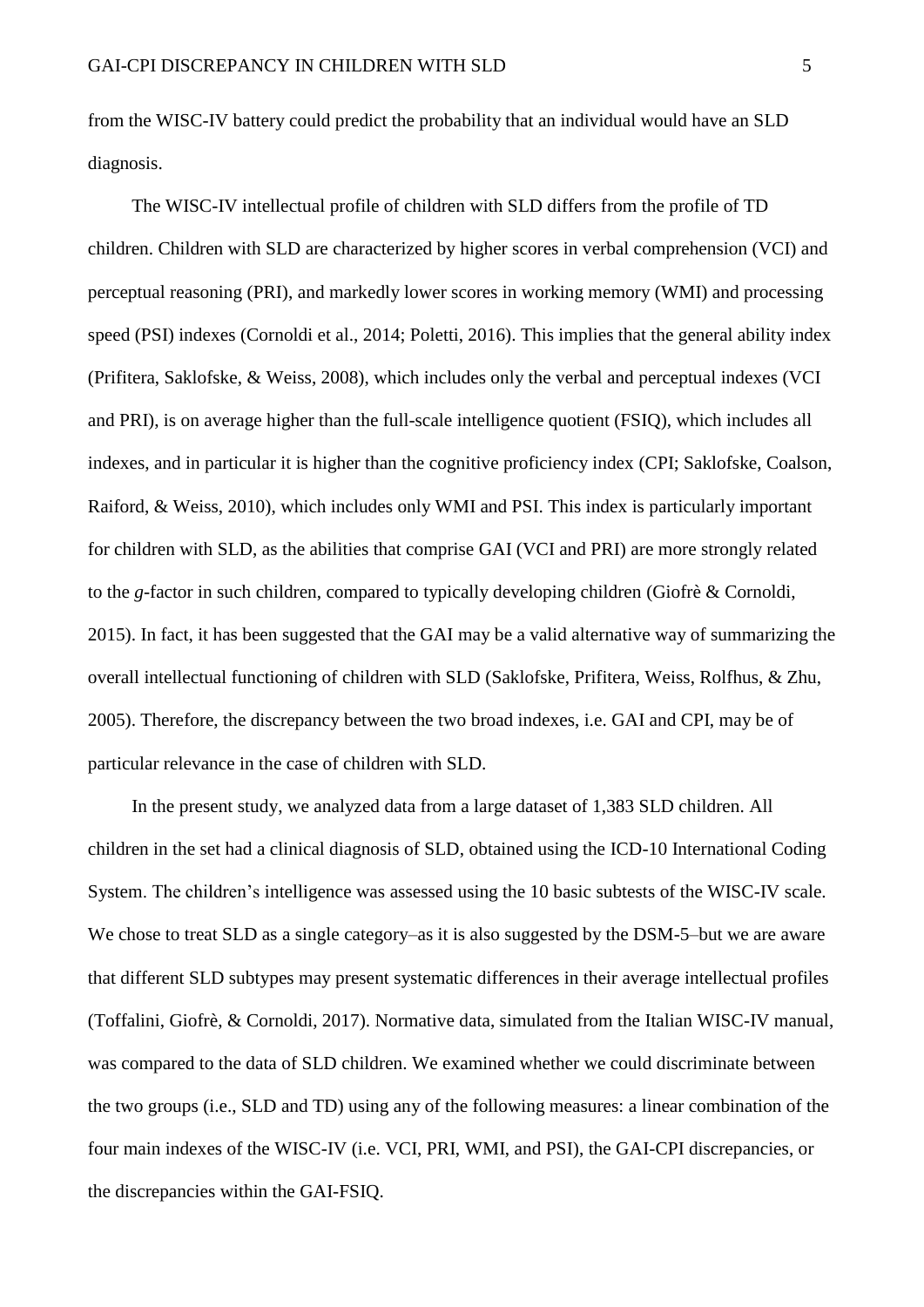#### **Method**

## **Participants**

Data on 1,383 children with SLD was collected under the sponsorship of the Italian Association for Learning Disabilities (AIRIPA). Data were provided by a group of 27 licensed psychologists, experts in the diagnosis and treatment of SLD, located in 8 major Italian regions. A subset of this data had been included in previously published articles (Cornoldi et al., 2014; Giofrè & Cornoldi, 2015; Giofrè, Stoppa, Ferioli, Pezzuti, & Cornoldi, 2016; Toffalini et al., 2017); however, these articles did not address the issue examined in the present study. All children received a diagnosis within the F81 category (i.e., specific developmental disorders of scholastic skills) of the ICD-10 International Coding System (World Health Organization, 1992), which is the classification system generally consulted in Italy for SLD. Following the guidelines indicated by the National Italian Consensus Conference on SLD published by the Italian Ministry of Health (Istituto superiore di sanità, 2011), all diagnosed children met the following criteria: 1) academic achievement in at least one specific area below the  $5<sup>th</sup>$  percentile or 2 SDs below average, as assessed using relevant standardized tests, 2) any major influence of known socio-cultural, educational, emotional, intellectual, sensory and neurological problems was eliminated as the cause of the low academic achievement.

Children with SLD were in a range between 7 and 16 years of age ( $M_{\text{age}} = 11.46$  [*SD* = 2.44]; 39% females). According to the ICD-10 coding system, cases were categorized as follows: 346 children with reading disorder (F81.0); 147 children with spelling disorder (F81.1); 93 children with specific disorder of arithmetical skills (F81.2); 501 children with mixed disorder of scholastic skills (F81.3); 75 children with other developmental disorders of scholastic skills (F81.8); 19 children with developmental disorder of scholastic skills, unspecified (F81.9); the remaining 295 children, who received more than one diagnosis within the F81 category. Cases with other comorbid neuropsychological disorders (e.g., attention-deficit hyperactivity disorders, developmental coordination disorder) were excluded in a preliminary screening.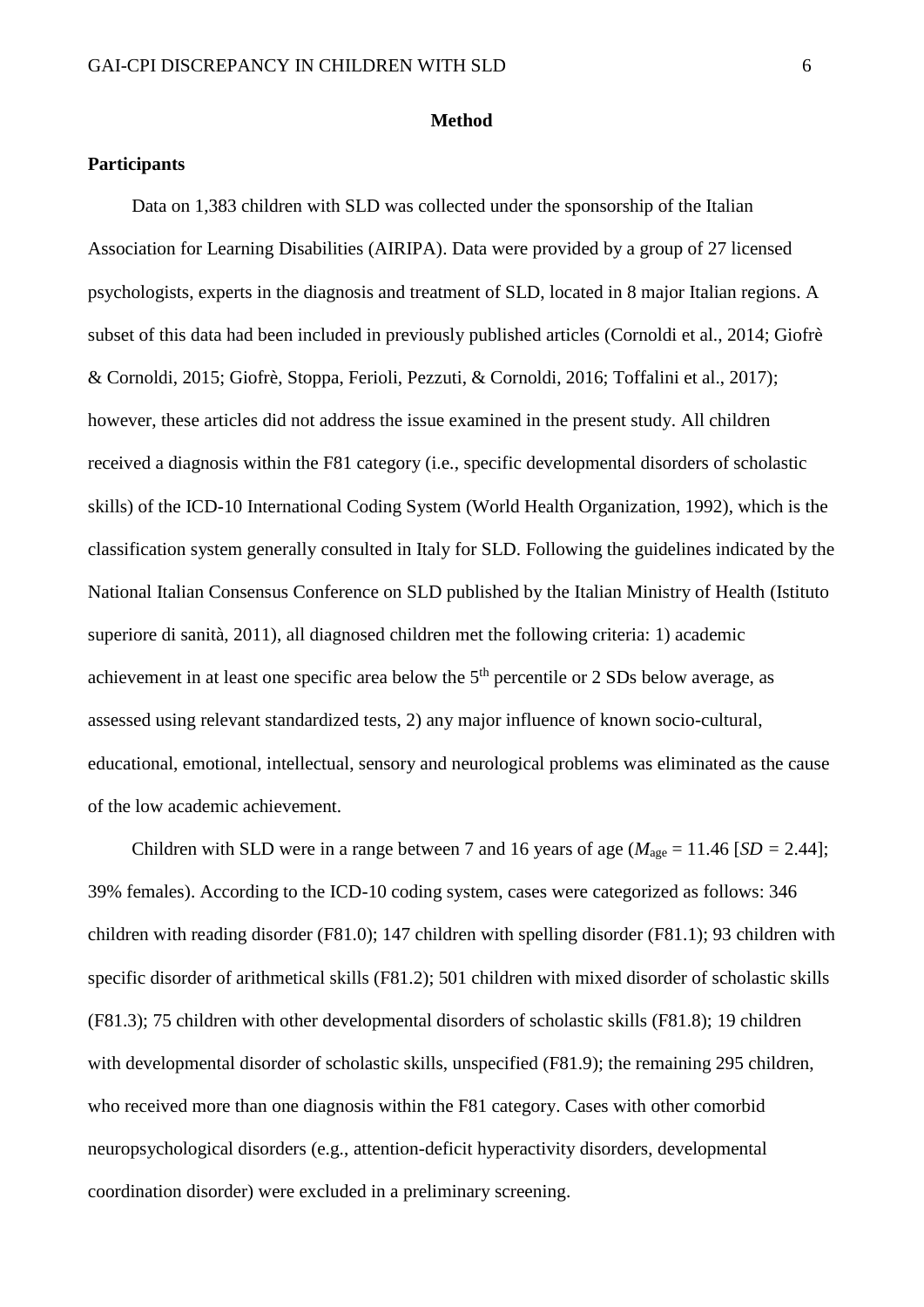### **Instrument**

The Italian adaptation of the WISC-IV (Orsini, Pezzuti, & Picone, 2012) with the four main indexes (VCI, PRI, WMI, and PSI), the GAI, the CPI and the FSIQ was used.

#### **Data analysis**

All analyses were conducted using the *R* software (R Core Team, 2014). Logistic regression models were used to establish the predictive (i.e., discriminating) power of the intellectual profile on the SLD vs. TD condition as a binomial response variable. Analyses were conducted in two phases. First, the predictive power of the entire WISC-IV profile was tested by entering the four main indexes as independent predictors. Further, the simple GAI-CPI difference was entered as a single predictor in the model. The GAI-FSIQ difference (a conceptually equivalent alternative) was also tested.

The coefficients of the model as well as a receiver operating characteristic (ROC) curve and its related area under the curve (AUC, which is a measure of a classifier performance; Fawcett, 2006), were estimated using a Monte Carlo method on simulated data. AUC was calculated using the "pROC" *R* package (Robin et al., 2011). In particular, the analysis was repeated 100,000 times on intellectual profiles simulated on the basis of the correlation matrix and the vectors of means and standard deviations of the 10 basic subtests available for both SLD and TD children. To produce simulated data on TD children, we used the correlation matrix and the descriptive statistics reported in the Italian version of the WISC-IV (Orsini et al., 2012). The Italian manual reports data from 2,200 children between 6 and 16 years of age, and excludes any case with a diagnosis of SLD. The normality of the distributions of all 10 basic subtests was assumed, as it seems appropriate for intelligence measures. To obtain plausible confidence intervals for the coefficients and the AUCs, 1,383 SLD profiles and 2,200 TD profiles were generated for each iteration. As intellectual disability is an exclusion criterion for SLD, in order to simulate a realistically comparable TD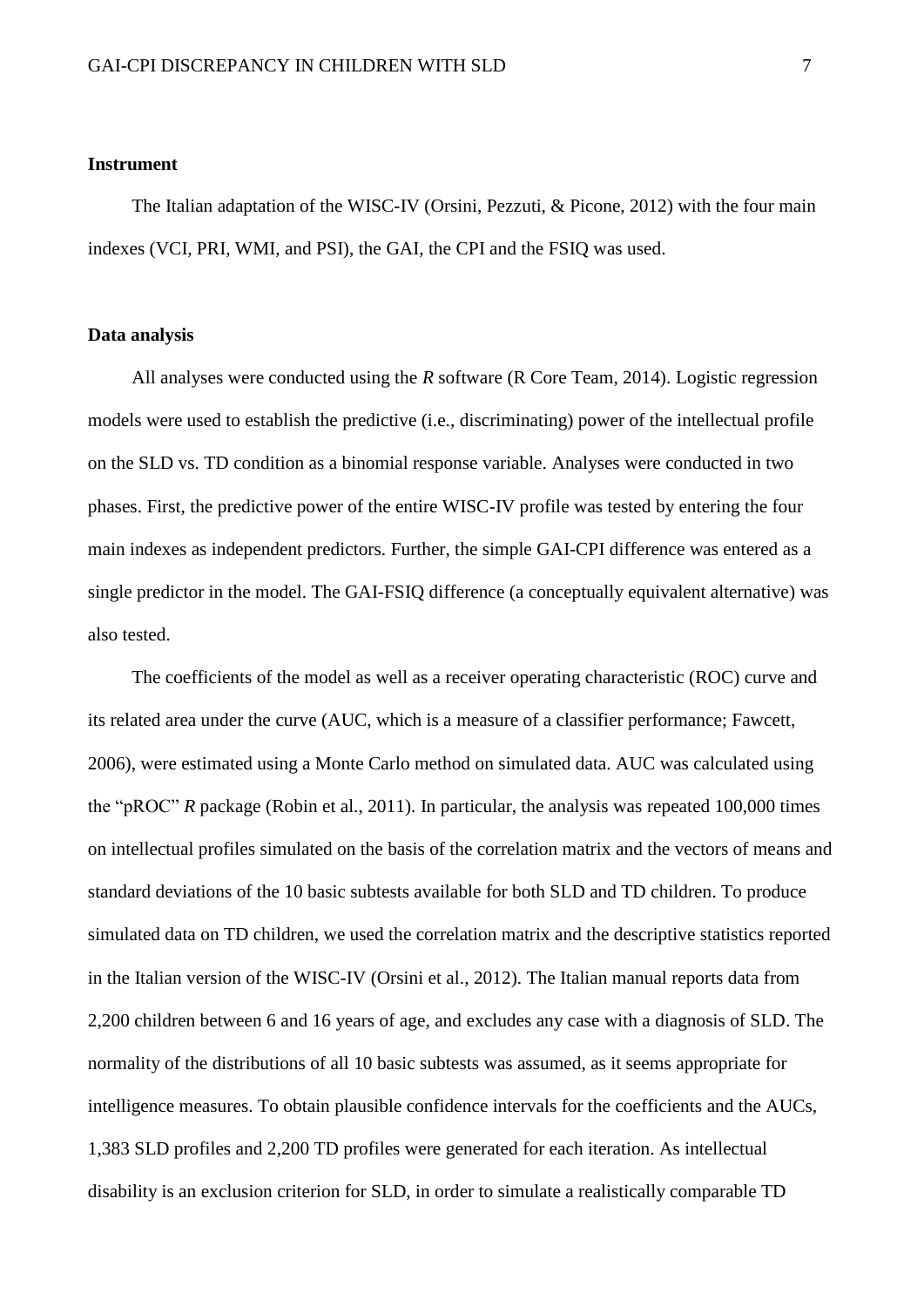population, we automatically and *a priori* excluded TD profiles with FSIQ < 70. After the 100,000 iterations, the median value was reported as the final estimate for coefficients and AUCs. We also calculated 95% confidence intervals as the range of values between the  $2.5<sup>th</sup>$  percentile and the 97.5<sup>th</sup> percentile. The odds ratios (OR)–calculated as the change in odds (of an observation having been generated from the SLD profile) for an increase of one standard deviation (calculated on the TD population) of the predictor–were reported as a measure of the effect size. Finally, the abovementioned logistic regression models were compared through the *Bayes Factor* (BF; Wagenmakers, 2007), an index that compares alternative models in terms of their relative likelihood of having generated the observed data, and that balances the fit of the model with its complexity.

#### **Results**

Table 1 reports the correlations and descriptive statistics for all 10 basic subtests and composite indexes of the WISC-IV, separately computed on simulated data for SLD and TD children. Statistics calculated on simulated SLD data were obviously identical to those calculated from real data, whereas statistics calculated on simulated TD data slightly differed (for correlations, all differences < |.04|; for descriptive statistics, consider normative data as the reference), due to the fact that profiles with FSIQ < 70 were removed.

### *Table 1 about here*

In phase 1, a logistic regression model having the four main WISC-IV indexes (i.e. VCI, PRI, WMI, and PSI) as the predictors, and group (SLD vs. TD; reference category is TD) as the outcome, was defined. In this model, for VCI:  $B = .021$ ,  $OR^{SD} = 1.353$ , 95% CI (1.237–1.480); for PRI:  $B = .041$ , OR<sup>SD</sup> = 1.799, 95% CI (1.639–1.981); for WMI:  $B = -.069$ , OR<sup>SD</sup> = .365, 95% CI  $(.331-.401)$ ; for PSI:  $B = -.036$ , OR<sup>SD</sup> = .588, 95% CI (.541–.638); AUC of the ROC curve = .777, 95% CI (.761–.792). Therefore, AUC indicated moderate predictive power. Note that VCI and PRI had positive coefficients, and WMI and PSI had negative coefficients, predictably indicating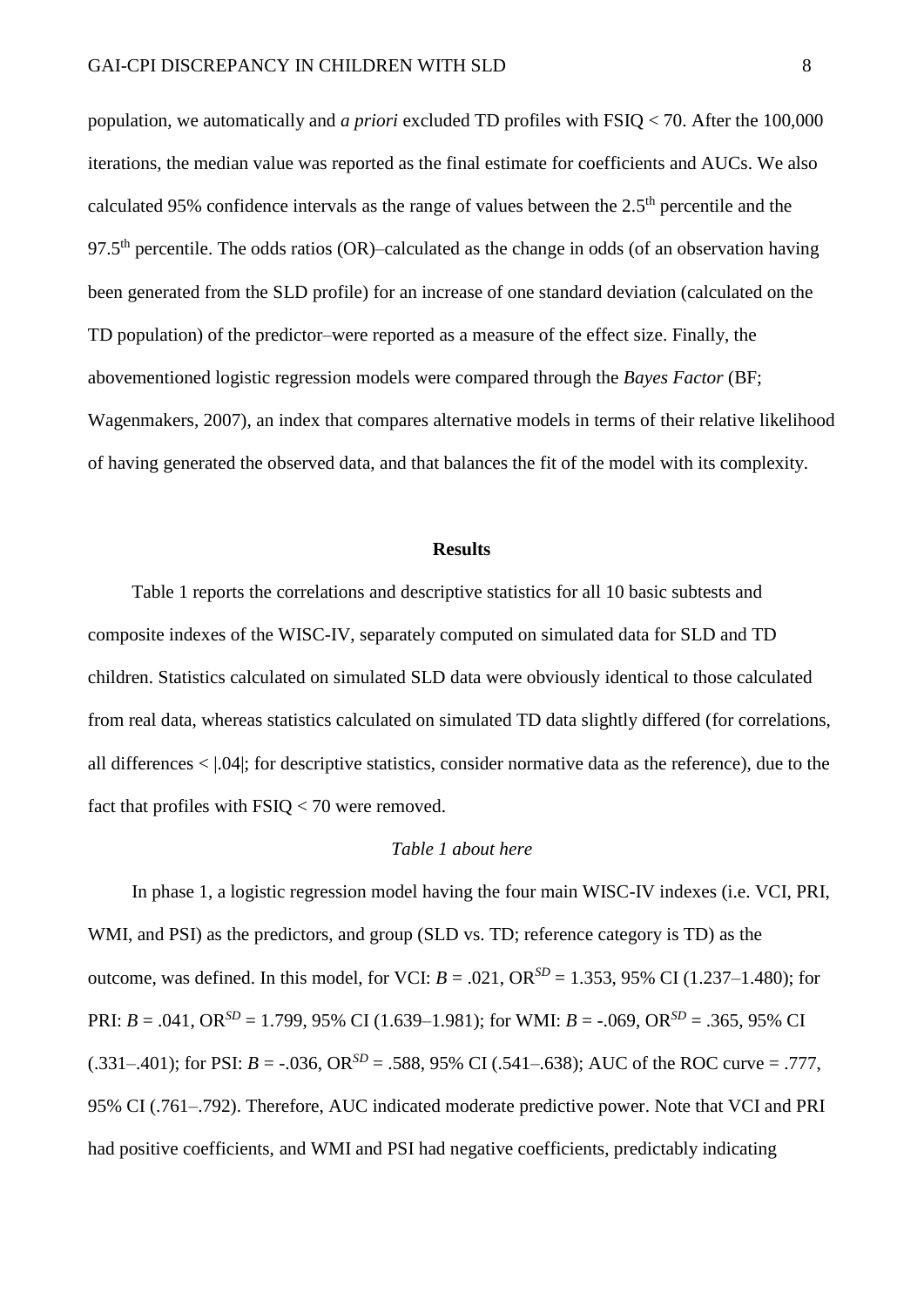opposite effects on the probability of having SLD. Also note that no 95% CI included 1, suggesting statistically significant effects of all predictors.

In phase 2, a logistic regression model was defined, having the GAI-CPI difference as the predictor, and the group as the outcome. In this model, for the GAI-CPI difference:  $B = .064$ , OR<sup>SD</sup>  $= 2.506, 95\% \text{ CI } (2.320 - 2.716)$ ; AUC of the ROC curve  $= .748, 95\% \text{ CI } (0.731 - 0.764)$ . In terms of sensitivity and specificity of the test, here are some examples using different critical cutoffs: with GAI-CPI > 6, sensitivity = .700, specificity = .659; with GAI-CPI > 14, sensitivity = .525, specificity = .833; with GAI-CPI  $\geq$  20, sensitivity = .363, specificity = .917. The plot of this logistic model is presented in Figure 1A; it shows the probability that a child has SLD as a function of the GAI-CPI difference, setting an a priori percentage probability of 5% (i.e. a reasonable prevalence ratio of SLD within the general population). Figure 1B shows the associated ROC curve.

Finally, given that CPI, unlike GAI or FSIQ, is not commonly used in clinical practice, we also tested the simple GAI-FSIQ difference as a predictor of the group. In this model:  $B = .177$ , OR<sup>SD</sup> = 2.697, 95% CI (2.493–2.938); AUC of the ROC curve = .762, 95% CI (.746–.778).

## *Figure 1 about here*

The AUCs suggested moderate predictive power in all models. The median *BF* for the comparison between the model in phase 1 (entire profile) and models in phase 2 (GAI-CPI and GAI-FSIQ) was  $1.71*10^{-33}$  for GAI-CPI, and  $4.93*10^{-16}$  for GAI-FSIQ, thus strongly favoring the model using the entire profile over both alternatives. The median *BF* for the comparison between the models that used GAI-CPI vs. GAI-FSIQ as the predictors was  $2.68*10^{17}$ , strongly favoring the latter (possibly due to the higher reliability of the FSIQ as compared to the CPI). However, it must be noted that the differences among alternative models are modest from a clinical point of view  $(AAUCs < .029)$ .

As our SLD sample included some residual and unspecified cases (F81.8, F81.9, and cases receiving more than one diagnosis) that could differ from the most common SLD subtypes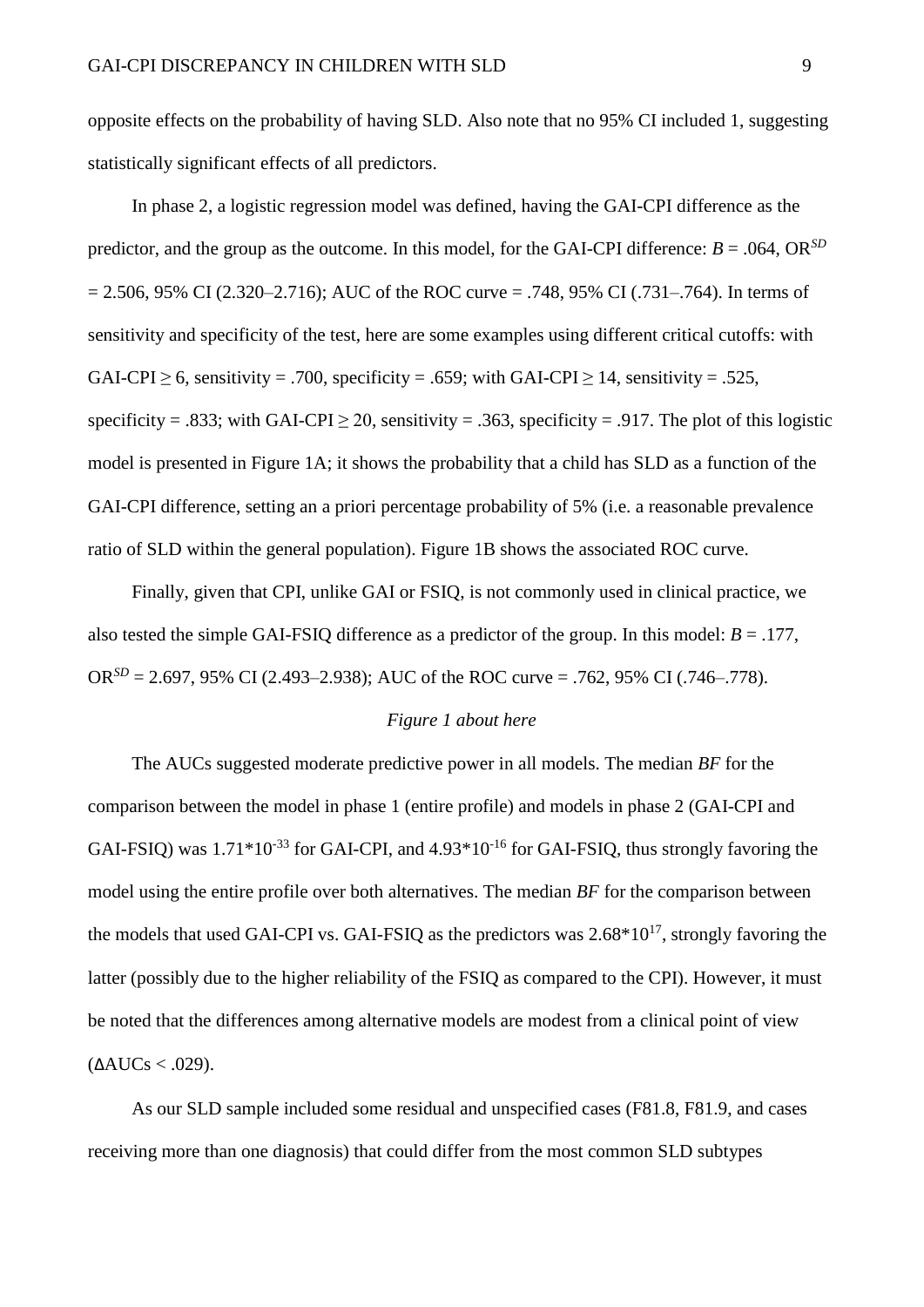(dyslexia, spelling disorder, dyscalculia, and mixed), we also ran an analysis excluding these cases. The results, obtained using the remaining  $1,087$  cases, were very similar<sup>1</sup>.

#### **Additional analyses**

We offered examples of probabilities that SLD would be associated with different levels of the GAI-CPI discrepancy. In Italy SLD is diagnosed in general neuropsychological treatment centers; 30-50% of children who go to these centers for help eventually receive a diagnosis of SLD (Istituto superiore di sanità, 2011). Table 2 shows the estimated probabilities of a child having SLD as a function of different levels of GAI-CPI and GAI-FSIQ discrepancies, considering a priori probabilities of 30% and 50%. For example, if the GAI-CPI, or the GAI-FSIQ, discrepancy is large and negative, the presence of a SLD is highly unlikely. Conversely, if the GAI-CPI or the GAI-FSIQ discrepancy is large and positive, the presence of a SLD is very probable (Table 2).

### Table 2 about here

It can be argued that SLD is just an umbrella term and that many different conditions exist under this category. In fact, it has been shown that the cognitive profile of children with SLD can be quite heterogeneous when the four principal indexes of the WISC-IV are considered (Poletti, 2016; Toffalini et al., 2017). Although differences may emerge when using the four main indexes, when the GAI and CPI are considered, the performance of children with SLD is quite homogenous and does not change across different SLD subtypes (Toffalini et al., 2017). In fact, if we only consider the SLD group and the GAI and CPI, the interaction term between subtypes and index is not statistically significant,  $\chi^2(5) = 2.74$ ,  $p = .74$ .<sup>2</sup> This confirms that children within the SLD category generally present with a similar pattern with a higher GAI than the CPI (see also Toffalini et al., 2017 on this point).

#### **Discussion**

This study aimed to test whether the WISC-IV might support a SLD diagnosis. In particular, we tested the four main indexes of the WISC-IV (VCI, PRI, WMI, and PSI), and two measures of discrepancy, i.e. between GAI and CPI and between GAI and FSIQ, as potential "diagnostic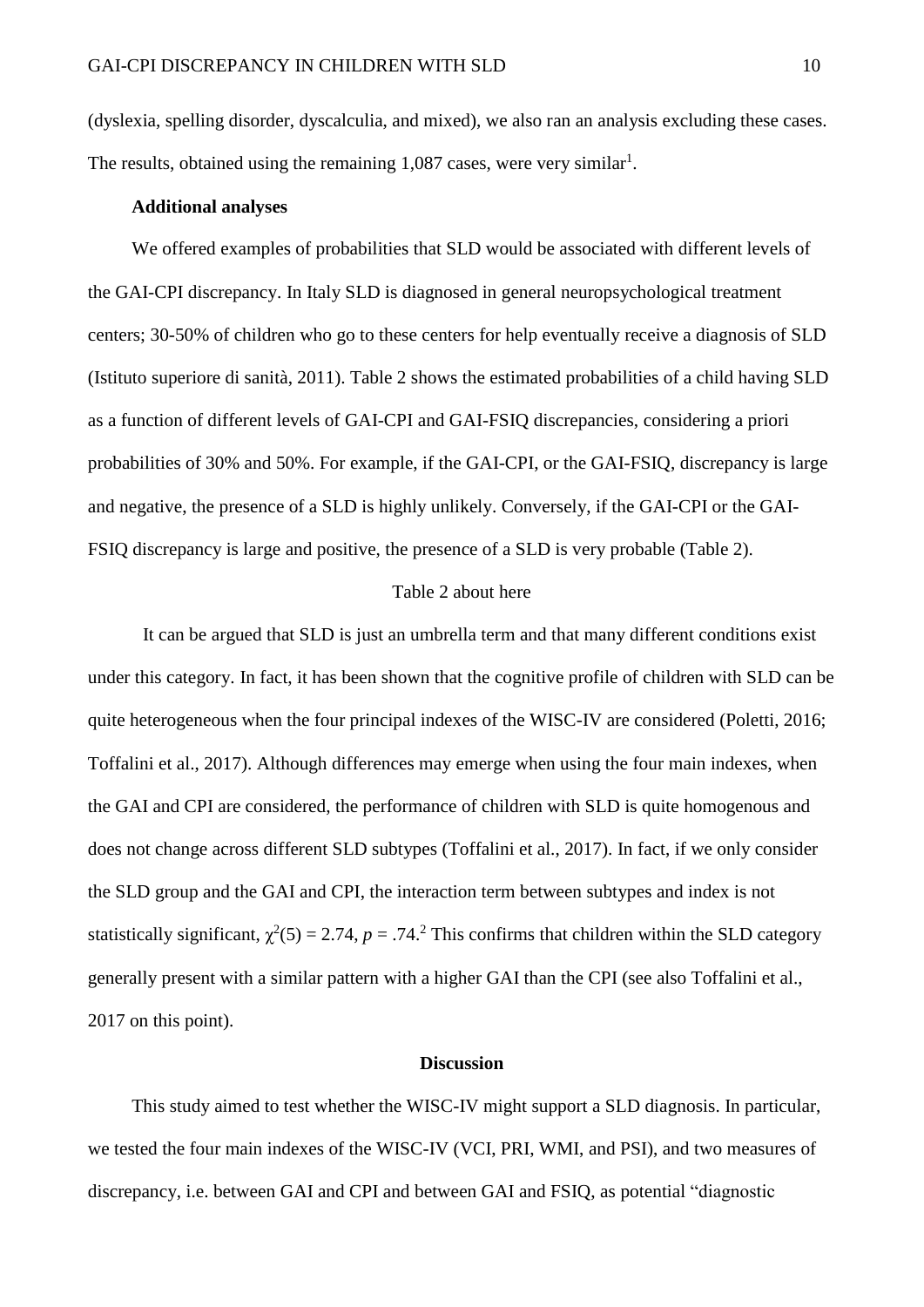markers" of the SLD condition. As for both the GAI-CPI and the GAI-FSIQ discrepancy, our results showed that sensitivity and specificity values were adequate, although not particularly high. Considering the cognitive profile discrepancy criteria alone is therefore not sufficient, as the predictive power is only moderate. However, these criteria seem useful for supporting the diagnosis of children with SLD. As for the predictive power of the four principal indexes, we found that they also had a moderate predictive value, which was slightly higher than the predictive power of the GAI-CPI or the GAI-FSIQ discrepancies. Notably, all four WISC-IV indexes could be considered as independent significant predictors of the group. However, in terms of practical application, the predictive performance of a linear combination of the four main indexes was not substantially higher than the predictive performance of the GAI-CPI or the GAI-FSIQ discrepancy criteria.

While sensitivity and specificity are calculated with regard to a fixed cutoff, there is not such a cutoff in reality. It is unlikely that a child in the SLD group has a large negative GAI-CPI discrepancy, and at the same time, it is unlikely that a child in the TD group has a large positive GAI-CPI discrepancy; the same is true for the GAI-FSIQ discrepancy. Therefore, observing discrepancy scores allows us to estimate the likelihood that one child does or does not belong to the control (i.e. TD) group. This likelihood can also be used for confirming a diagnosis, particularly in uncertain cases. In fact, calculating such discrepancy criteria is not very difficult, and could be easily adopted as a routine in the clinical practice.

It has been suggested that IQ scores may be more useful compared to the four principal indexes (Watkins & Smith, 2013). However, the evaluation of intelligence generally requires the use of different measures assessing diverse components of intelligence (e.g., Carroll, 1993). In particular, the GAI index, obtained from the WISC-IV, seems to be highly reliable (Saklofske et al., 2005), taking into account the most reliable indexes of the WISC-IV (i.e., PRI and VCI) (Watkins & Smith, 2013). In the case of our study, we showed that severe discrepancies between GAI and CPI are very unlikely in the TD group, while they are common in children with SLD (Cornoldi et al., 2014). It can be argued that the exclusion of WMI and PSI from the intellectual profile can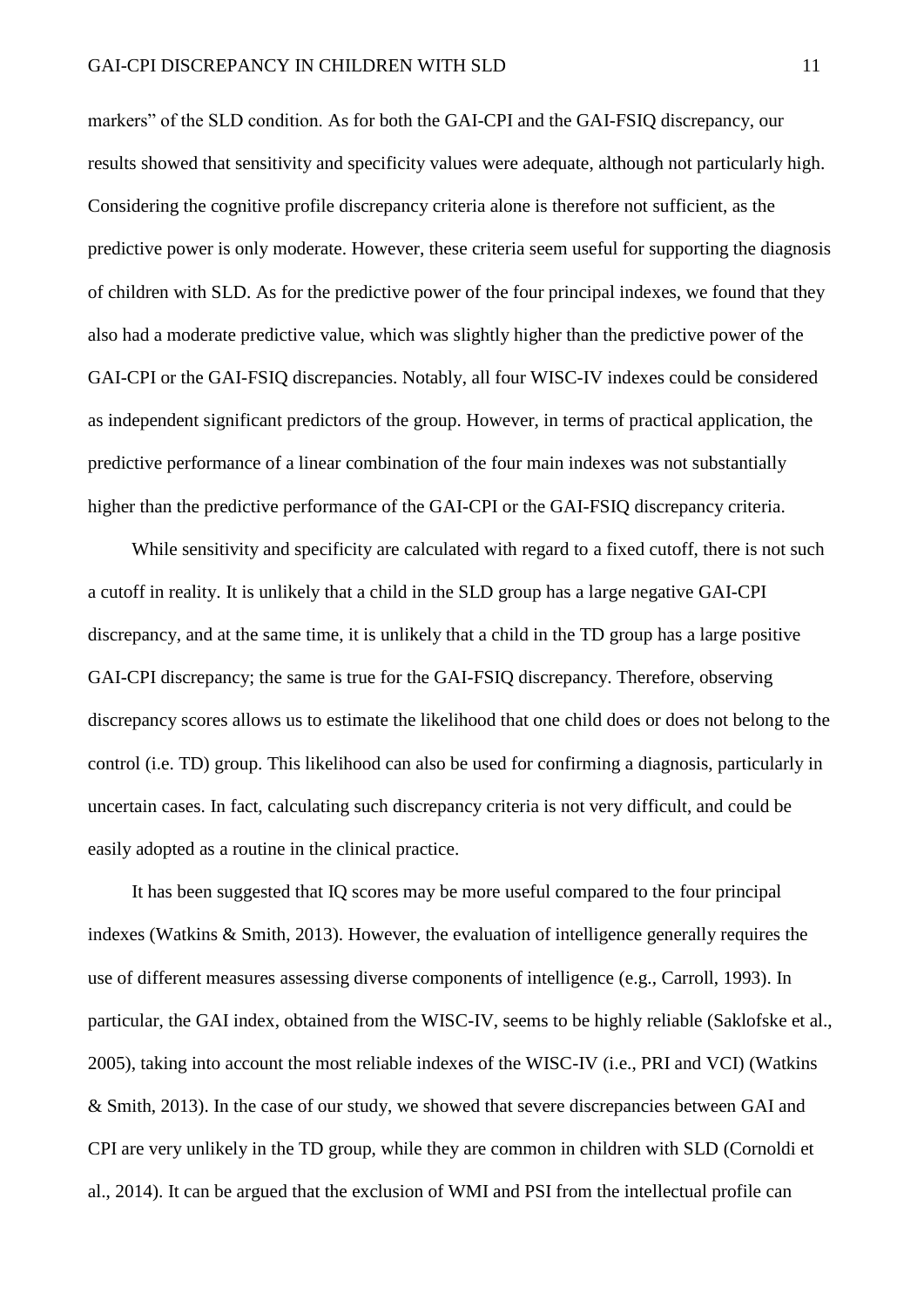produce an overestimation of the intellectual potential of children with SLD (Weiss, Saklofske, Holdnack, & Prifitera, 2016). We believe that GAI and CPI are both important and should be reported along with the FSIQ. In fact, contrasting the GAI with the CPI (or the FSIQ) can provide useful information for the assessment and the treatment of children with SLD.

In the present study we treated children with SLD as a single group, which was compared to a group of TD children. This decision is in line with the DSM-5 in which a single diagnostic category for SLD was recently proposed (APA; 2013). However, the nature of SLD (unitary vs. decomposable disorder) has been the object of scientific debate (Tannock, 2013). For example, it has been shown that different SLD subtypes present heterogeneous profiles at the WISC-IV when the principal indexes are considered (Poletti, 2016; Toffalini et al., 2017). Although there are some differences in the cognitive profile, SLD subtypes share substantial similarities in their average intellectual profiles. The most notable and consistent of these similarities is the discrepancy between GAI and CPI indexes (Toffalini et al., 2017). In terms of diagnostic power, the GAI-CPI (or the GAI-FSIQ) discrepancy has similar predictive value compared to the linear combination of the four main indexes, and is a more streamlined, easy-to-use metric.

Though it contains some insightful findings, the present paper also has some limitations. While the within-profile discrepancies could provide some useful information to support a diagnosis of SLD, they should never be considered as the basis of it, and should not be used in isolation. In particular, not only do the discrepancies within the intellectual profile have a moderate predictive power, but they might also be found in other neurodevelopmental disorders. For example, attention deficit hyperactivity disorder (ADHD) and autistic spectrum disorder often present a positive GAI-CPI discrepancy (APA, 2013; Calhoun & Mayes, 2005). It should be noted that in a large majority of these neurodevelopmental disorder cases, learning disability also occurs (Calhoun & Mayes, 2005). In our study, co-morbid cases of ADHD, autism, and any other neurodevelopmental disorder were not included in the dataset. Future research should try to assess the effectiveness of intellectual or neuropsychological profile patterns in distinguishing between different types of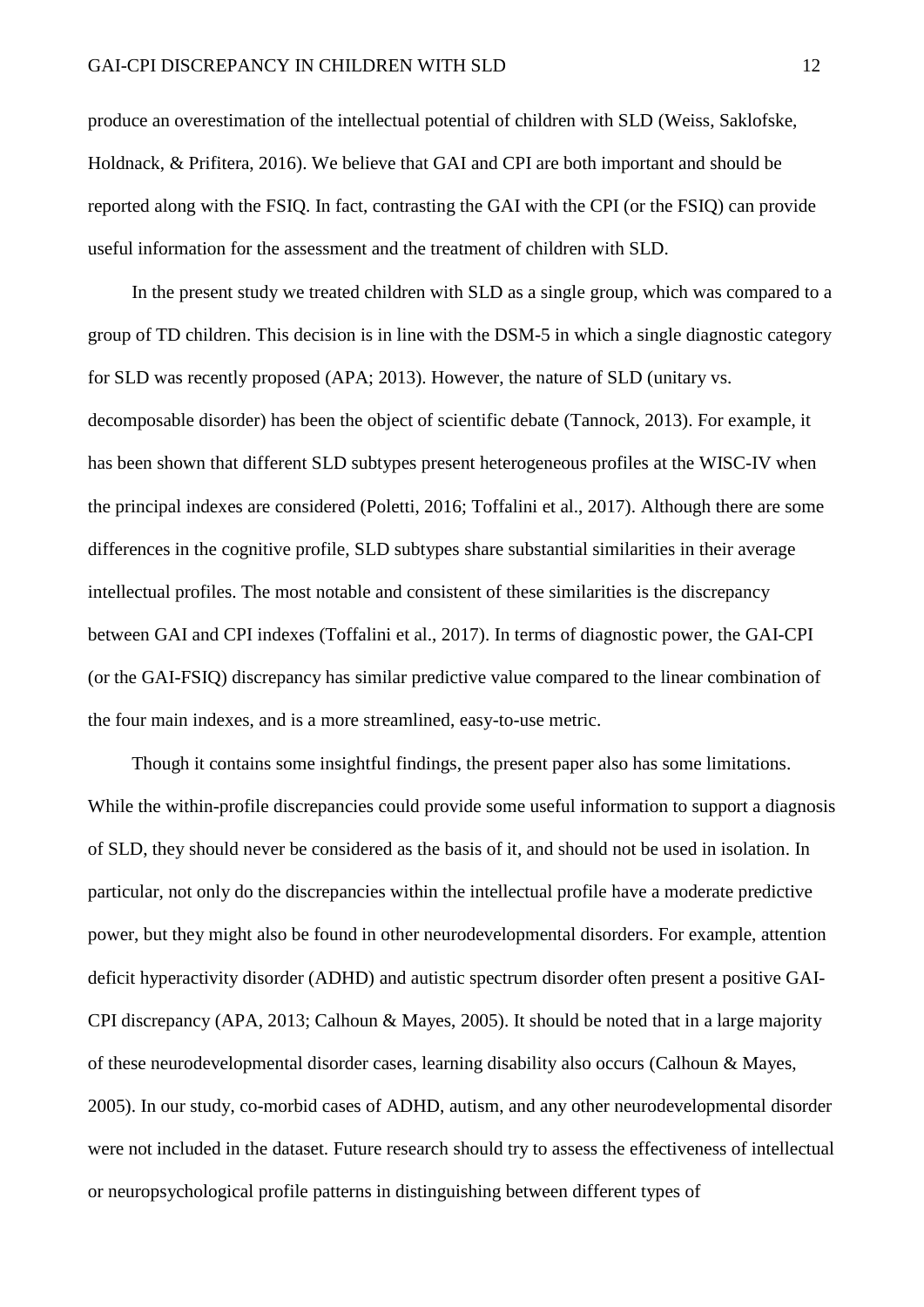neurodevelopmental disorders. Further research should also conduct similar analyses on cases of other neurodevelopmental disorders typified by specific patterns of intellectual strengths and weaknesses. For example, separately considering the GAI and FSIQ may be important for children with intellectual disability (Koriakin et al., 2013; Lanfranchi, 2013). Furthermore, children with specific language impairment, ADHD, autism spectrum disorder, and developmental coordination disorder often present weaknesses in working memory and in processing speed (Calhoun & Mayes, 2005; Dickerson & Susan, 2008; Gomez, Vance, & Watson, 2016; Sumner, Pratt, & Hill, 2016; Wechsler, 2003). Further research using real data and not simulated data for typically developing children could also build on this study in beneficial ways.

In conclusion, while the specific intellectual profile should not be used as a single diagnostic test of SLD, it may represent an effective marker of this neurodevelopmental condition. Evidence on the specificity of the SLD intellectual profile should also be considered to understand the nature of this condition and the best way to treat it in clinical practice, introducing for example clinical and educational practices for children with SLD that do not rely to an excessive extent on speed and on the maintenance of an excessive amount of information in working memory.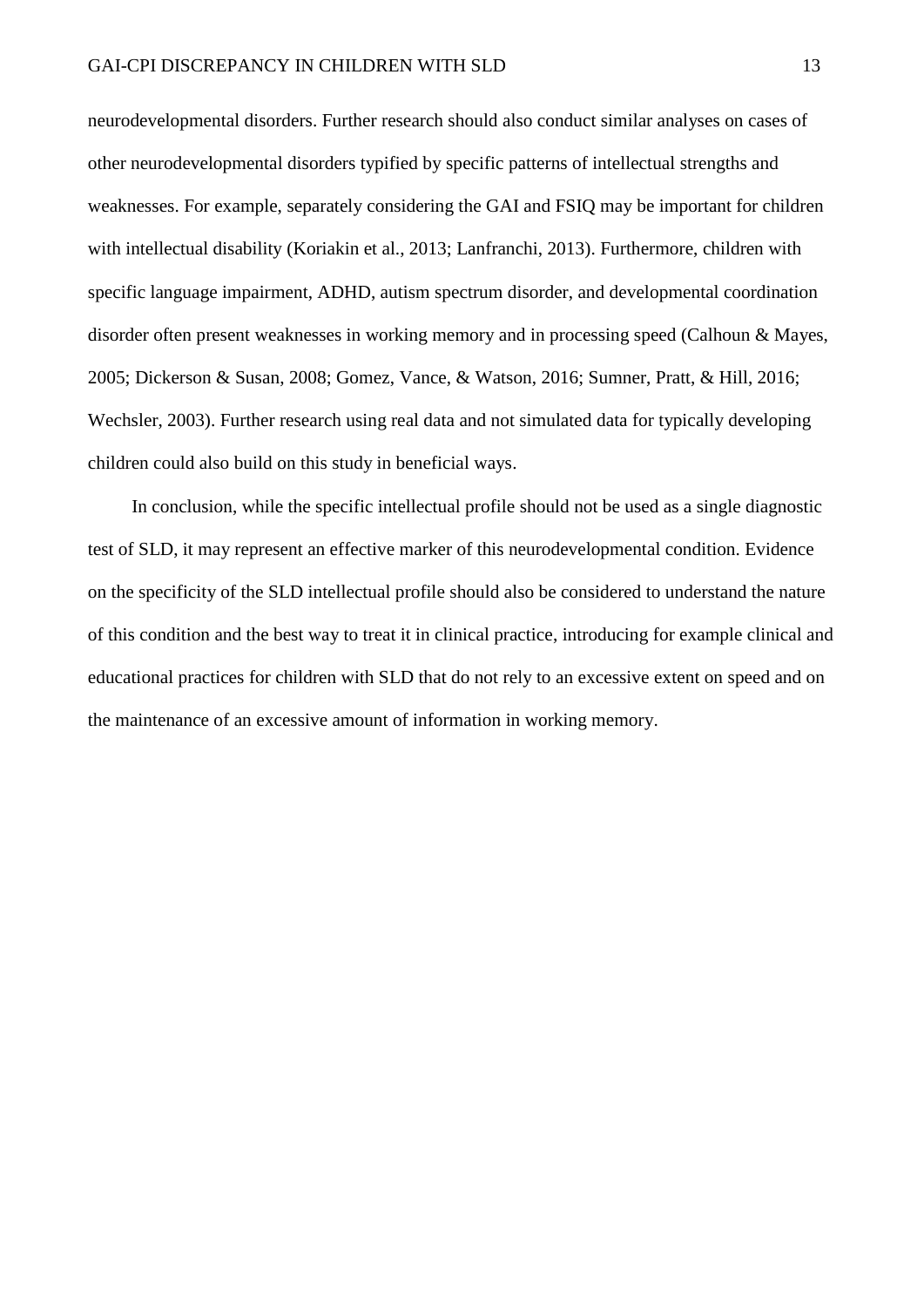#### **Footnote**

<sup>1</sup> The results excluded from the sample all cases diagnosed with F81.8, F81.9, and also excluded cases receiving more than one diagnosis (remaining SLD sample: *N* = 1087). Logistic regression models having the four main WISC-IV indexes as the predictors and group as the outcome: for VCI:  $B = .019$ , OR<sup>SD</sup> = 1.338, 95% CI (1.209–1.483); for PRI:  $B = .041$ , OR<sup>SD</sup> = 1.804, 95% CI  $(1.633-1.998)$ ; for WMI:  $B = -.070$ ,  $OR^{SD} = .407$ ,  $95\%$  CI (.371–.445); for PSI:  $B = -.035$ ,  $OR^{SD} =$ .615, 95% CI (.564–.669); AUC of the ROC curve = .775, 95% CI (.758–.792). Logistic regression models having the GAI-CPI difference as the predictor and the group as the outcome:  $B = .063$ , OR<sup>SD</sup> = 2.609, 95% CI (2.389–2.862); AUC of the ROC curve = .741, 95% CI (.723–.759). Logistic regression models having the GAI-FSIQ difference as the predictor and the group as the outcome: *B*  $= .174$ , OR<sup>SD</sup> = 2.811, 95% CI (2.569–3.092); AUC of the ROC curve = .757, 95% CI (.739–.774). The median *BF* for the comparison between the model in phase 1 (entire profile) and models in phase 2 (GAI-CPI and GAI-FSIQ) was  $3.26*10^{-32}$  for GAI-CPI, and  $1.74*10^{-16}$  for GAI-FSIQ, thus strongly favoring the model using the entire profile over both alternatives. The median *BF* for the comparison between the models having GAI-CPI vs. GAI-FSIQ as the predictors was  $4.90*10^{15}$ , strongly favoring the latter (possibly due to the higher reliability of the FSIQ as compared to the CPI).

 $2$ . The interaction was tested using the likelihood ratio test for nested models comparing mixedeffects linear models; children were treated as random effects.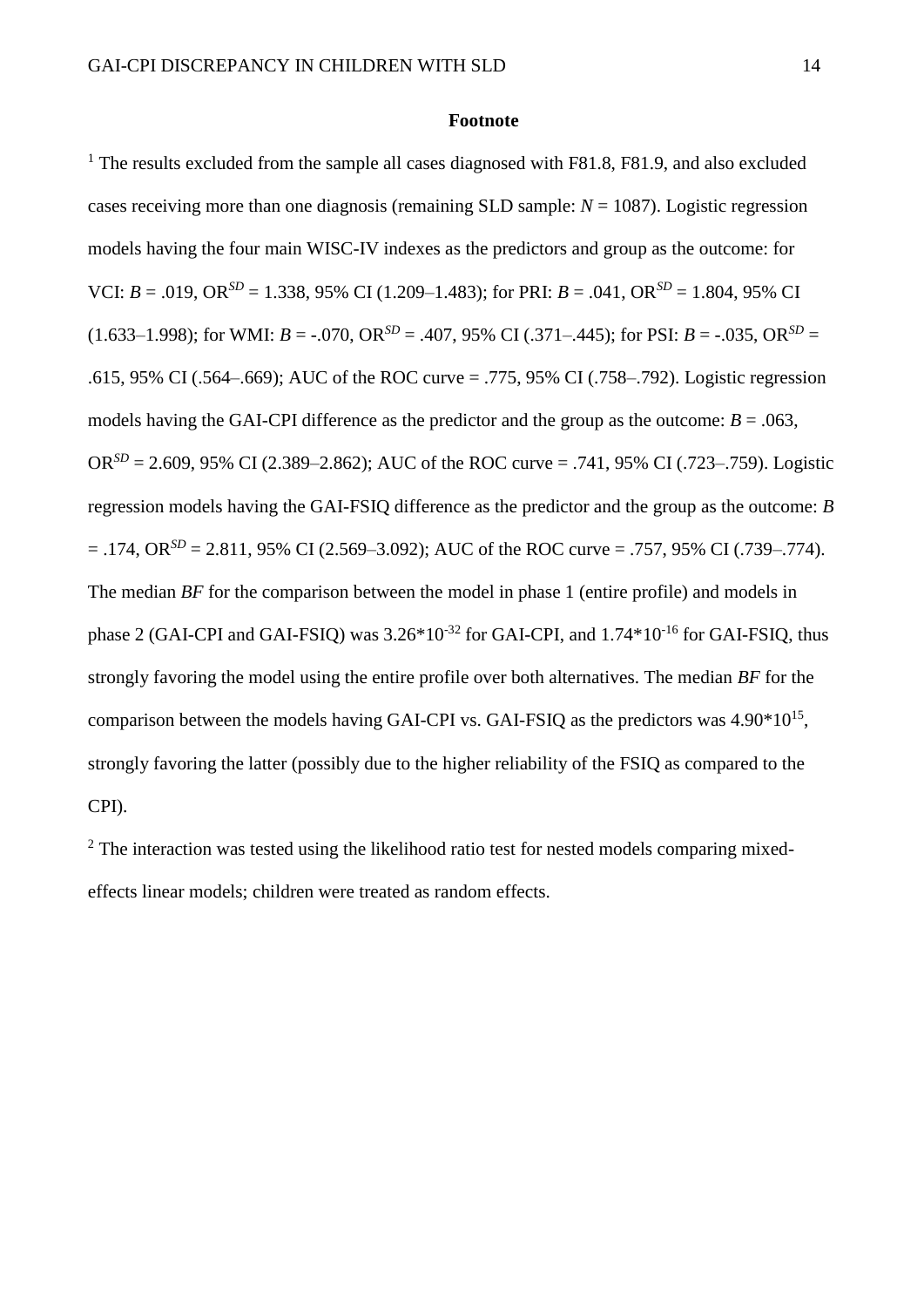#### **References**

- American Psychiatric Association. (2013). *Diagnostic and Statistical Manual of Mental Disorders* (5th ed.). Arlington, VA: American Psychiatric Publishing.
- Calhoun, S. L., & Mayes, S. D. (2005). Processing speed in children with clinical disorders. *Psychology in the Schools*, *42*, 333–343. doi:10.1002/pits.20067
- Carroll, J. B. (1993). *Human cognitive abilities: A survey of factor analytic studies*. New York: Cambridge University Press.
- Compton, D. L., Fuchs, L. S., Fuchs, D., Lambert, W., & Hamlett, C. (2012). The cognitive and academic profiles of reading and mathematics learning disabilities. *Journal of Learning Disabilities*, *45*, 79–95. doi:10.1177/0022219410393012
- Cornoldi, C., Giofrè, D., Orsini, A., & Pezzuti, L. (2014). Differences in the intellectual profile of children with intellectual vs. learning disability. *Research in Developmental Disabilities*, *35*, 2224–2230. doi:10.1016/j.ridd.2014.05.013
- Dickerson, S., & Susan, M. Æ. (2008). WISC-IV and WIAT-II Profiles in Children With High-Functioning Autism, 428–439. doi:10.1007/s10803-007-0410-4
- Evers, A., Muñiz, J., Bartram, D., Boben, D., Egeland, J., Fernández-Hermida, J. R., … Urbánek, T. (2012). Testing practices in the 21st century. *European Psychologist*, *17*, 300–319. doi:10.1027/1016-9040/a000102
- Fawcett, T. (2006). An introduction to ROC analysis. *Pattern Recognition Letters*, *27*, 861–874. doi:10.1016/j.patrec.2005.10.010
- Fiorello, C. A., Hale, J. B., Holdnack, J. A., Kavanagh, J. A., Terrell, J., & Long, L. (2007). Interpreting intelligence test results for children with disabilities: Is global intelligence relevant? *Applied Neuropsychology*, *14*, 2–12. doi:10.1080/09084280701280338
- Flanagan, D. P., Ortiz, S., & Alfonso, V. C. (2007). Use of the cross-battery approach in the assessment of diverse individual. In A. S. Kaufman & N. L. Kaufman (Eds.), *Essentials of cross-battery assessment second edition* (3rd ed., pp. 146–205). Hoboken, NJ: Wiley.
- Francis, D. J., Fletcher, J. M., Stuebing, K. K., Lyon, G. R., Shaywitz, B. A., & Shaywitz, S. E. (2005). Psychometric approaches to the identification of LD: IQ and achievement scores are not sufficient. *Journal of Learning Disabilities*, *38*, 98–108. doi:10.1177/00222194050380020101
- Giofrè, D., & Cornoldi, C. (2015). The structure of intelligence in children with specific learning disabilities is different as compared to typically development children. *Intelligence*, *52*, 36–43. doi:10.1016/j.intell.2015.07.002

Giofrè, D., Stoppa, E., Ferioli, P., Pezzuti, L., & Cornoldi, C. (2016). Forward and backward digit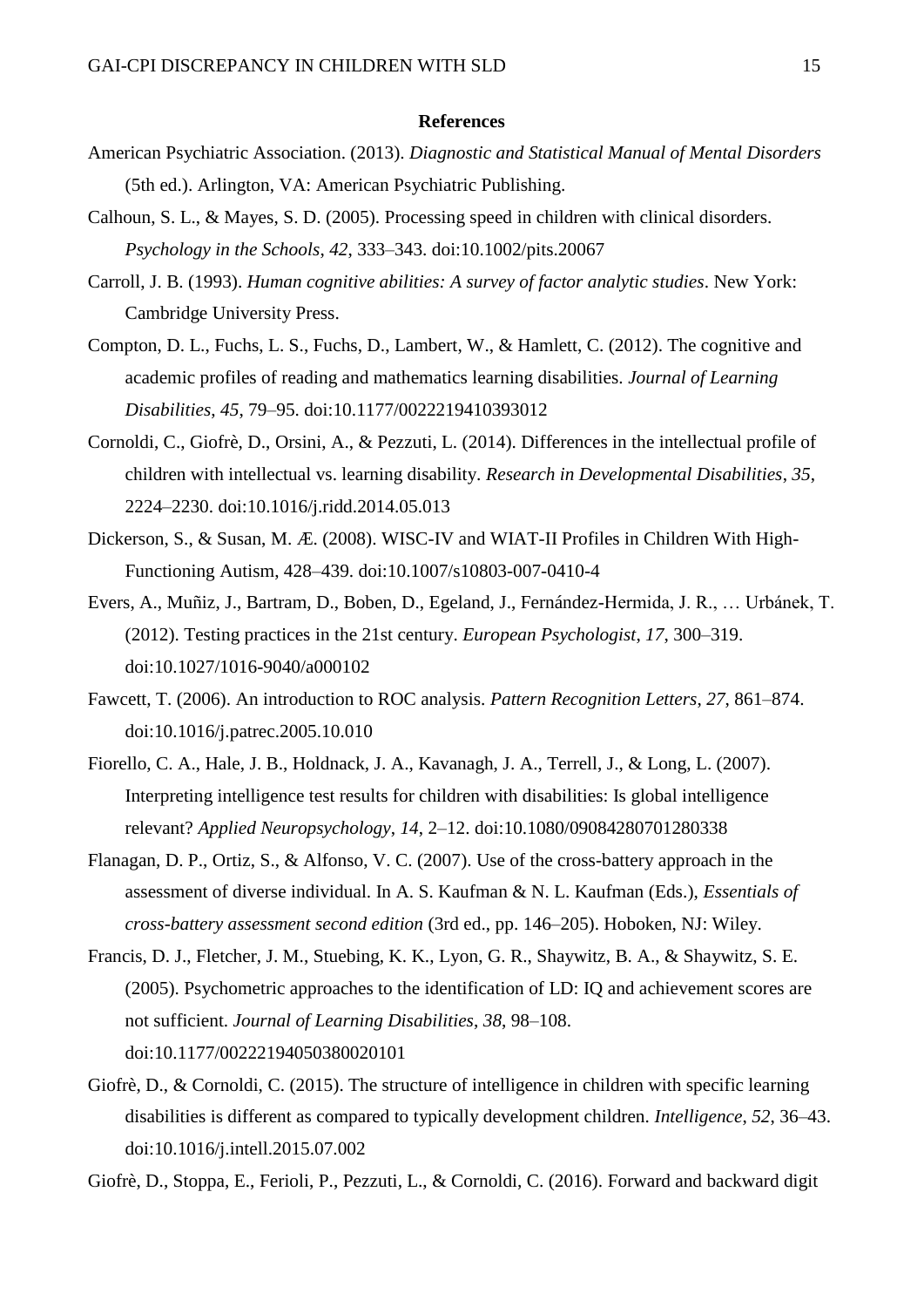span difficulties in children with specific learning disorder. *Journal of Clinical and Experimental Neuropsychology*, *38*, 478–486. doi:10.1080/13803395.2015.1125454

- Gomez, R., Vance, A., & Watson, S. D. (2016). Structure of the Wechsler Intelligence scale for children – fourth edition in a group of children with ADHD. *Frontiers in Psychology*, *7*, 1–11. doi:10.3389/fpsyg.2016.00737
- Horn, J. L., & Cattell, R. B. (1966). Refinement and test of the theory of fluid and crystallized general intelligences. *Journal of Educational Psychology*, *57*, 253–270. doi:10.1037/h0023816
- Istituto superiore di sanità. (2011). *Consensus conference on Learning Disabilities*. Retrieved from: http://www.snlg-iss.it/cms/files/Cc\_Disturbi\_Apprendimento\_sito.pdf.
- Kavale, K. A., & Forness, S. R. (1984). A meta-analysis of the validity of Wechsler scale profiles and recategorizations: Patterns or parodies? *Learning Disability Quarterly*, *7*, 136. doi:10.2307/1510314
- Koriakin, T. A., McCurdy, M. D., Papazoglou, A., Pritchard, A. E., Zabel, T. A., Mahone, E. M., & Jacobson, L. A. (2013). Classification of intellectual disability using the Wechsler Intelligence Scale for Children: Full Scale IQ or General Abilities Index? *Developmental Medicine and Child Neurology*, *55*, 840–5. doi:10.1111/dmcn.12201
- Kranzler, J. H., Floyd, R. G., Benson, N., Zaboski, B., & Thibodaux, L. (2016). Classification agreement analysis of Cross-Battery Assessment in the identification of specific learning disorders in children and youth. *International Journal of School & Educational Psychology*, *4*, 124–136. doi:10.1080/21683603.2016.1155515
- Lanfranchi, S. (2013). Is the WISC-IV General Ability Index a useful tool for identifying intellectual disability? *Developmental Medicine and Child Neurology*, *55*, 782–3. doi:10.1111/dmcn.12210
- Orsini, A., Pezzuti, L., & Picone, L. (2012). *WISC-IV: Contributo alla taratura Italiana. [WISC-IV Italian Edition]*. Florence, Italy: Giunti O. S.
- Poletti, M. (2016). WISC-IV intellectual profiles in Italian children with specific learning disorder and related impairments in reading, written expression, and mathematics. *Journal of Learning Disabilities*, *49*, 320–335. doi:10.1177/0022219414555416
- Prifitera, A., Saklofske, D. H., & Weiss, L. G. (2008). *WISC-IV clinical assessment and intervention* (2nd ed.). Amsterdam: Elsevier.
- R Core Team. (2014). R: A language and environment for statistical computing. Vienna, Austria: R Foundation for Statistical Computing.
- Robin, X., Turck, N., Hainard, A., Tiberti, N., Lisacek, F., Sanchez, J.-C., & Müller, M. (2011). pROC: An open-source package for R and S+ to analyze and compare ROC curves. *BMC*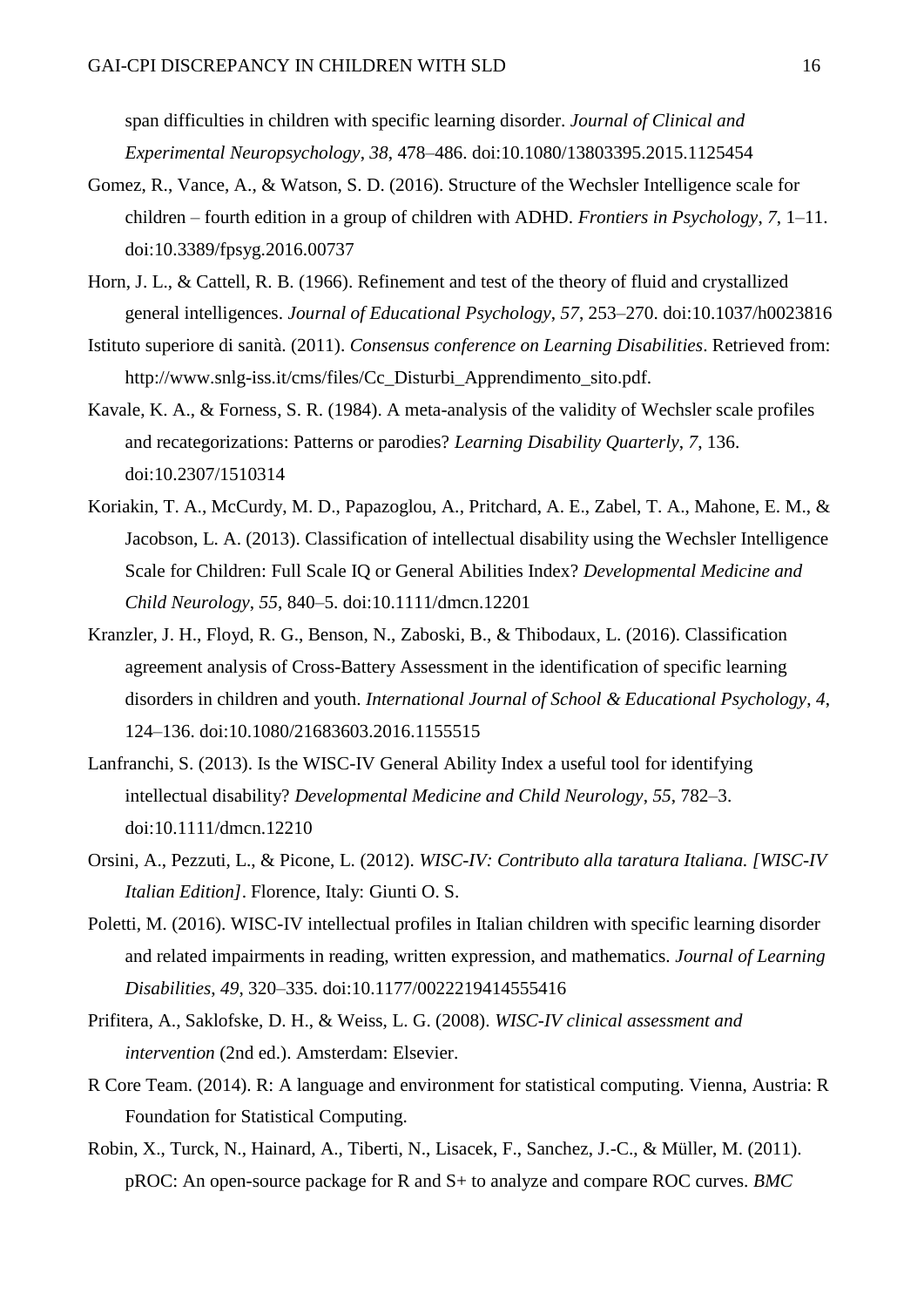*Bioinformatics*, *12*, 77. doi:10.1186/1471-2105-12-77

- Saklofske, D. H., Coalson, D. L., Raiford, S. E., & Weiss, L. G. (2010). Cognitive proficiency index for the Canadian edition of the Wechsler Intelligence Scale for Children - fourth edition. *Canadian Journal of School Psychology*, *25*, 277–286. doi:10.1177/0829573510380539
- Saklofske, D. H., Prifitera, A., Weiss, L. G., Rolfhus, E., & Zhu, J. (2005). Clinical interpretation of the WISC-IV FSIQ and GAI. In A. Prifitera, D. H. Saklofske, & L. G. Weiss (Eds.), *WISC-IV Clinical Use and Interpretation* (pp. 33–65). New York: Elsevier Inc.
- Stuebing, K. K., Fletcher, J. M., Branum-Martin, L., & Francis, D. J. (2012). Evaluation of the technical adequacy of three methods for identifying specific learning disabilities based on cognitive discrepancies. *School Psychology Review*, *41*, 3–22.
- Sumner, E., Pratt, M. L., & Hill, E. L. (2016). Examining the cognitive profile of children with Developmental Coordination Disorder. *Research in Developmental Disabilities*, *56*, 10–17. doi:10.1016/j.ridd.2016.05.012
- Tannock, R. (2013). Specific learning disabilities in DSM-5: Are the changes for better or worse? *International Journal for Research in Learning Disabilities*, *1*, 2–30.
- Toffalini, E., Giofrè, D., & Cornoldi, C. (2017). Strengths and weaknesses in the intellectual profile of different subtypes of specific learning disorder: A study on 1049 diagnosed children. *Clinical Psychological Science*, Advance online publication. doi:10.1177/2167702616672038
- U.S. Office of Education. (1977). *Assistance to states for education of handicapped children: Procedures for evaluating specific learning disabilities*. *Federal Register* (Vol. 42).
- Wagenmakers, E.-J. (2007). A practical solution to the pervasive problems ofp values. *Psychonomic Bulletin & Review*, *14*, 779–804. doi:10.3758/BF03194105
- Watkins, M. W. (2000). Cognitive profile analysis: A shared professional myth. *School Psychology Quarterly*, *15*, 465–479. doi:10.1037/h0088802
- Watkins, M. W., Kush, J. C., & Glutting, J. J. (1997). Discriminant and predictive validity of the WISC-III ACID profile among children with learning disabilities. *Psychology in the Schools*, *34*, 309–319. doi:10.1002/(SICI)1520-6807(199710)34:4<309::AID-PITS2>3.0.CO;2-G
- Watkins, M. W., & Smith, L. G. (2013). Long-term stability of the Wechsler Intelligence Scale for Children - fourth edition. *Psychological Assessment*, *25*, 477–83. doi:10.1037/a0031653
- Wechsler, D. (2003). *WISC-IV technical and interpretive manual*. San Antonio, TX: The Psychological Association.
- Weiss, L. G., Saklofske, D. H., Holdnack, A. L., & Prifitera, A. (2016). WISC-V: Advances in the Assessment of Intelligence. In L. G. Weiss, D. H. Saklofske, A. L. Holdnack, & A. Prifitera (Eds.), *The WISC-V assessment and interpretation: Scientist-practitioner perspectives* (pp. 3–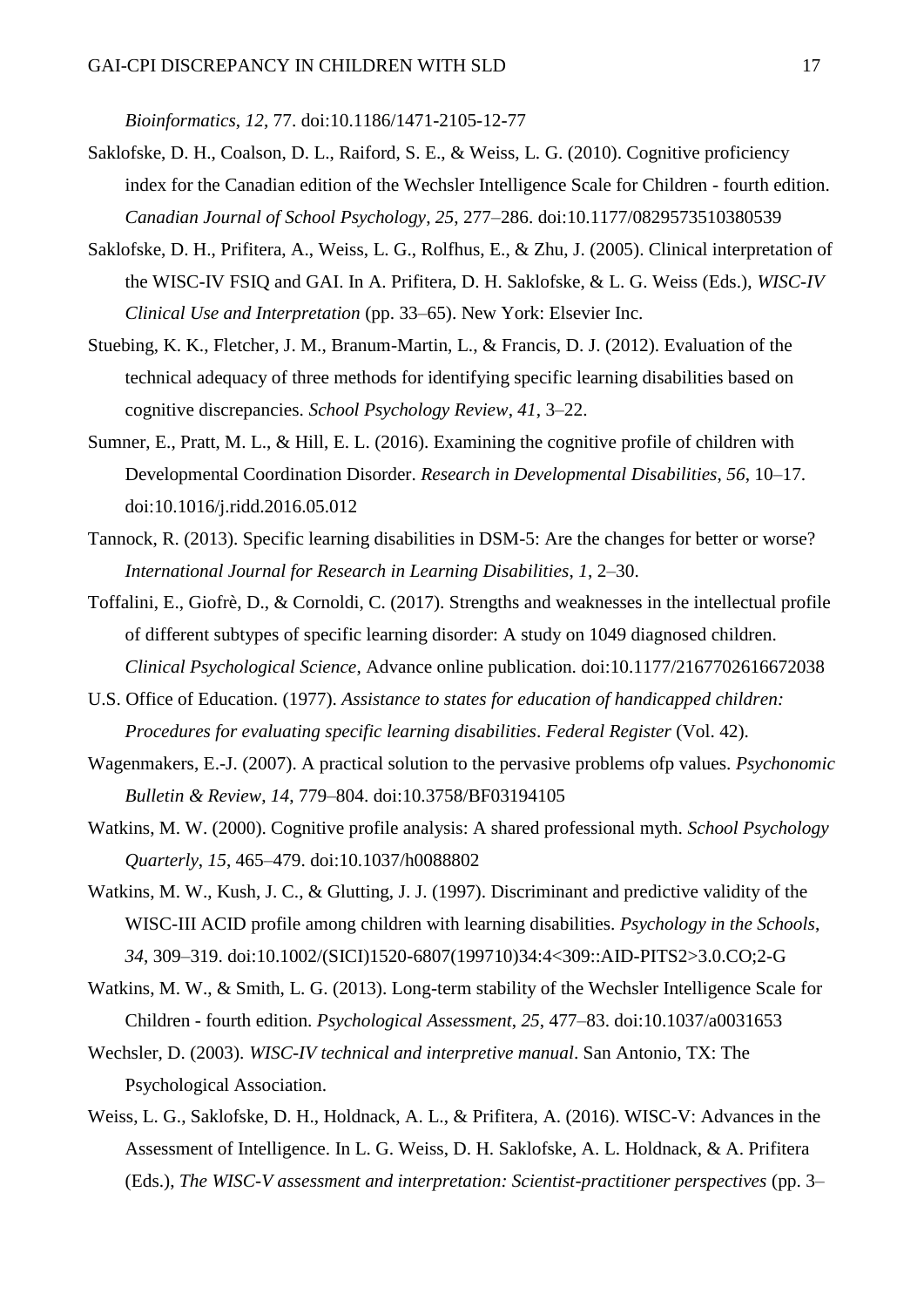24). San Diego, CA: Academic Press.

World Health Organization. (1992). *The ICD-10 classification of mental and behavioural disorders: Clinical descriptions and diagnostic guidelines.* Geneva, Switzerland: Author.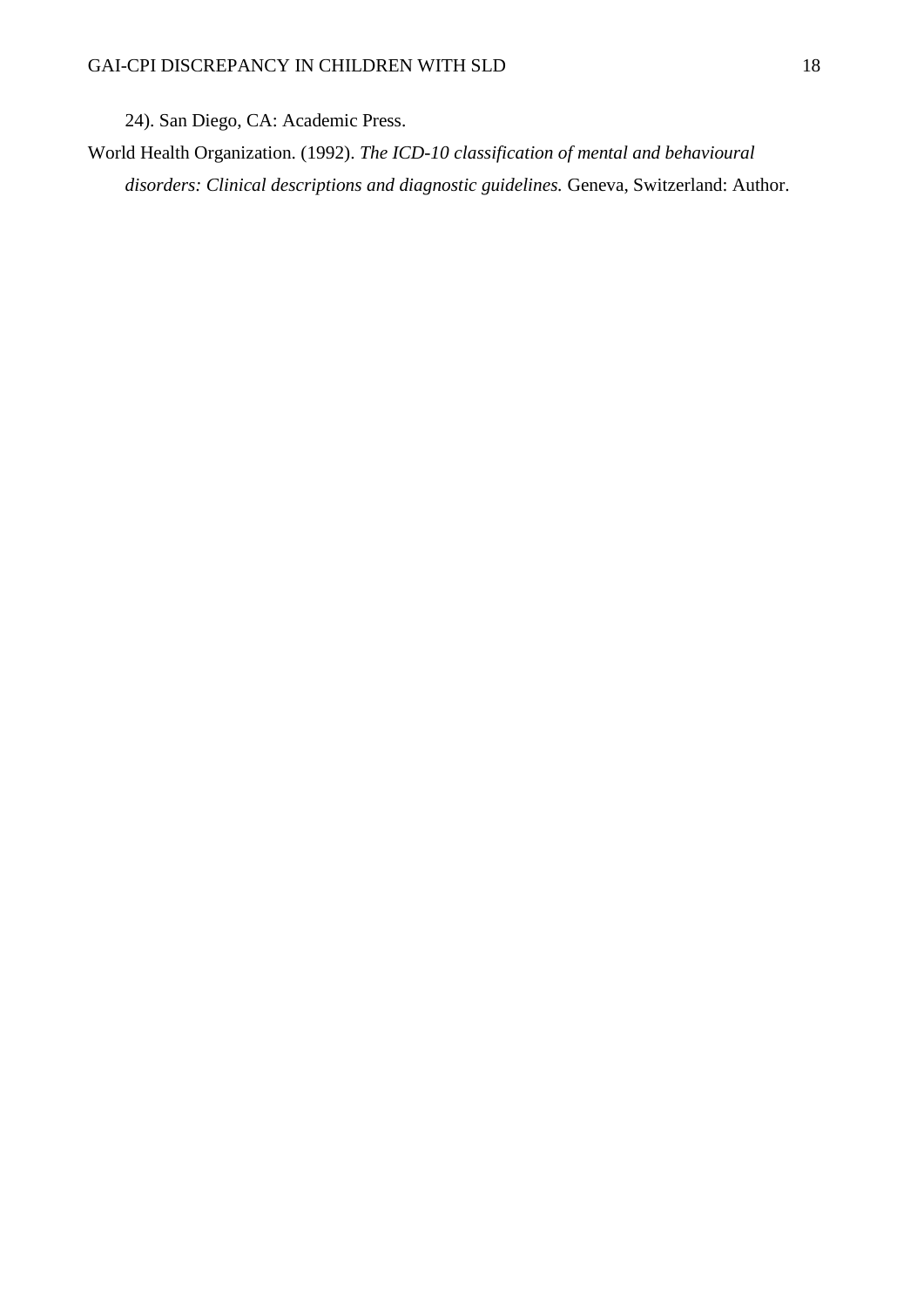## GAI-CPI DISCREPANCY IN CHILDREN WITH SLD 19

## **Table 1**.

Correlations, means, and standard deviations in the standardized scores for the 10 basic subtests, the composite WISC-IV indexes, and the GAI-FSIQ discrepancy, in SLD (above the diagonal) and TD (below the diagonal;  $N = 2,200$ ) profiles.

|                | <b>SI</b>                | <b>VC</b>                | CO.                      | BD                       | PCm                      | MR          | DS                       | LN.                      | <b>CD</b>                | SS                       | VCI    | PRI    | <b>WMI</b>               | <b>PSI</b>               | GAI                      | <b>CPI</b> | <b>FSIQ</b>              | <b>GAI-CPI</b>           | GAI-FSIQ                 | M      | SD    |
|----------------|--------------------------|--------------------------|--------------------------|--------------------------|--------------------------|-------------|--------------------------|--------------------------|--------------------------|--------------------------|--------|--------|--------------------------|--------------------------|--------------------------|------------|--------------------------|--------------------------|--------------------------|--------|-------|
| <b>SI</b>      | $\overline{\phantom{a}}$ | .58                      | .46                      | .32                      | .33                      | .29         | .22                      | .22                      | $-.01$                   | .11                      | .82    | .42    | .26                      | .06                      | .75                      | .20        | .67                      | .51                      | .36                      | 10.21  | 2.97  |
| VC             | .60                      | $\overline{\phantom{a}}$ | .51                      | .26                      | .24                      | .25         | .20                      | .21                      | .04                      | .06                      | .83    | .34    | .25                      | .06                      | .72                      | .20        | .63                      | .48                      | .34                      | 10.31  | 2.87  |
| CO             | .48                      | .57                      | $\overline{\phantom{a}}$ | .19                      | .21                      | .16         | .16                      | .20                      | .03                      | .06                      | .82    | .25    | .22                      | .05                      | .66                      | .17        | .58                      | .45                      | .32                      | 10.90  | 3.27  |
| <b>BD</b>      | .35                      | .29                      | .24                      | $\overline{\phantom{a}}$ | .26                      | .43         | .13                      | .20                      | .08                      | .19                      | .31    | .74    | .20                      | .16                      | .61                      | .23        | .57                      | .35                      | .23                      | 10.29  | 2.84  |
| PCm            | .40                      | .38                      | .32                      | .31                      | $\overline{\phantom{a}}$ | .32         | .11                      | .19                      | .04                      | .14                      | .32    | .71    | .18                      | .10                      | .59                      | .18        | .53                      | .38                      | .27                      | 11.02  | 2.94  |
| <b>MR</b>      | .38                      | .37                      | .26                      | .39                      | .40                      | $\sim$      | .17                      | .27                      | .12                      | .23                      | .28    | .79    | .27                      | .20                      | .62                      | .30        | .61                      | .30                      | .17                      | 10.63  | 3.05  |
| <b>DS</b>      | .32                      | .30                      | .21                      | .23                      | .25                      | .26         | $\overline{\phantom{a}}$ | .38                      | .10                      | .08                      | .23    | .19    | .83                      | .10                      | .25                      | .58        | .45                      | $-.25$                   | $-.37$                   | 8.18   | 2.55  |
| LN.            | .32                      | .35                      | .27                      | .26                      | .32                      | .32         | .40                      | $\overline{\phantom{a}}$ | .13                      | .16                      | .26    | .29    | .83                      | .17                      | .33                      | .63        | .53                      | $-.23$                   | $-.36$                   | 8.57   | 2.57  |
| CD             | .11                      | .10                      | .12                      | .23                      | .08                      | .17         | .12                      | .16                      | $\overline{\phantom{a}}$ | .45                      | .03    | .11    | .14                      | .86                      | .08                      | .68        | .36                      | -.49                     | $-.59$                   | 8.37   | 2.90  |
| SS             | .24                      | .20                      | .19                      | .27                      | .21                      | .23         | .17                      | .21                      | .44                      | $\overline{\phantom{a}}$ | .09    | .25    | .15                      | .84                      | .20                      | .67        | .45                      | $-.38$                   | $-.50$                   | 9.28   | 2.75  |
| <b>VCI</b>     | .83                      | .86                      | .82                      | .35                      | .44                      | .40         | .33                      | .37                      | .13                      | .25                      | $\sim$ | .40    | .29                      | .07                      | .86                      | .23        | .76                      | .58                      | .41                      | 102.86 | 15.04 |
| PRI            | .49                      | .46                      | .36                      | .75                      | .75                      | .79         | .32                      | .39                      | .21                      | .31                      | .52    | $\sim$ | .29                      | .21                      | .81                      | .32        | .76                      | .46                      | .29                      | 104.04 | 14.33 |
| <b>WMI</b>     | .38                      | .39                      | .28                      | .29                      | .34                      | .34         | .84                      | .83                      | .17                      | .23                      | .42    | .43    | $\overline{\phantom{a}}$ | .17                      | .35                      | .72        | .59                      | $-.29$                   | .44                      | 90.32  | 12.94 |
| PSI            | .20                      | .18                      | .18                      | .29                      | .17                      | .24         | .17                      | .22                      | .85                      | .85                      | .22    | .31    | .23                      | $\overline{\phantom{a}}$ | .16                      | .78        | .48                      | $-.50$                   | .64                      | 93.03  | 14.07 |
| GAI            | .77                      | .77                      | .69                      | .62                      | .67                      | .67         | .37                      | .43                      | .19                      | .32                      | .88    | .86    | .48                      | .30                      | $\overline{\phantom{a}}$ | .32        | .91                      | .63                      | .43                      | 103.79 | 13.85 |
| <b>CPI</b>     | .37                      | .36                      | .30                      | .38                      | .32                      | .37         | .64                      | .67                      | .66                      | .69                      | .41    | .47    | .78                      | .79                      | .50                      | $\sim$     | .68                      | $-.54$                   | $-.72$                   | 89.80  | 12.80 |
| <b>FSIQ</b>    | .70                      | .69                      | .61                      | .60                      | .61                      | .63         | .54                      | .60                      | .43                      | .53                      | .80    | .81    | .69                      | .56                      | .92                      | .80        | $\overline{\phantom{a}}$ | .24                      | .01                      | 98.08  | 12.53 |
| <b>GAI-CPI</b> | .39                      | .40                      | .38                      | .24                      | .34                      | .30         | $-.27$                   | $-.24$                   | $-.47$                   | $-.38$                   | .47    | .38    | $-.30$                   | $-.50$                   | .49                      | $-.51$     | .12                      | $\overline{\phantom{a}}$ | .97                      | 14.21  | 15.51 |
| GAI-FSIQ       | .18                      | .20                      | .20                      | .06                      | .16                      | .11         | $-.43$                   | $-.41$                   | $-.59$                   | $-.53$                   | .23    | .15    | $-.50$                   | $-66$                    | .22                      | $-.74$     | $-.18$                   | .96                      | $\overline{\phantom{a}}$ | 5.71   | 5.84  |
| M              | 10.12                    | 10.12                    | 10.11                    | 10.10                    |                          | 10.11 10.11 | 10.09                    | 10.10                    | 10.07                    | 10.09                    | 100.68 | 100.68 | 100.59                   | 100.49                   | 100.77                   | 100.67     | 100.83                   | .09                      | $-.06$                   |        |       |
| SD             | 2.91                     | 2.91                     | 2.93                     | 2.93                     | 2.93                     | 2.93        | 2.94                     | 2.93                     | 2.97                     | 2.95                     | 14.42  | 14.41  | 14.57                    | 14.71                    | 14.24                    | 14.43      | 14.12                    | 14.35                    | 5.61                     |        |       |

*Note.* WISC-IV = Wechsler Intelligence Scale for Children; SLD = Specific Learning Disorder; TD = Typically Developing; SI = Similarities; VC = Vocabulary; CO = Comprehension; BD = Block Design; PCn = Visual puzzles; MR = Matrix Reasoning; DS = Digit Span; LN = Letter-Number sequencing; CD = Coding; SS = Symbol Search; VCI = Verbal Comprehension Index; PRI = Perceptual Reasoning Index; WMI = Working Memory Index;  $PSI = Processing Speed Index$ ;  $GAI = General Ability Index$ ;  $FSIQ = Full Scale Intelligence Quotient$ ;  $M = mean$ ;  $SD = standard$ deviation.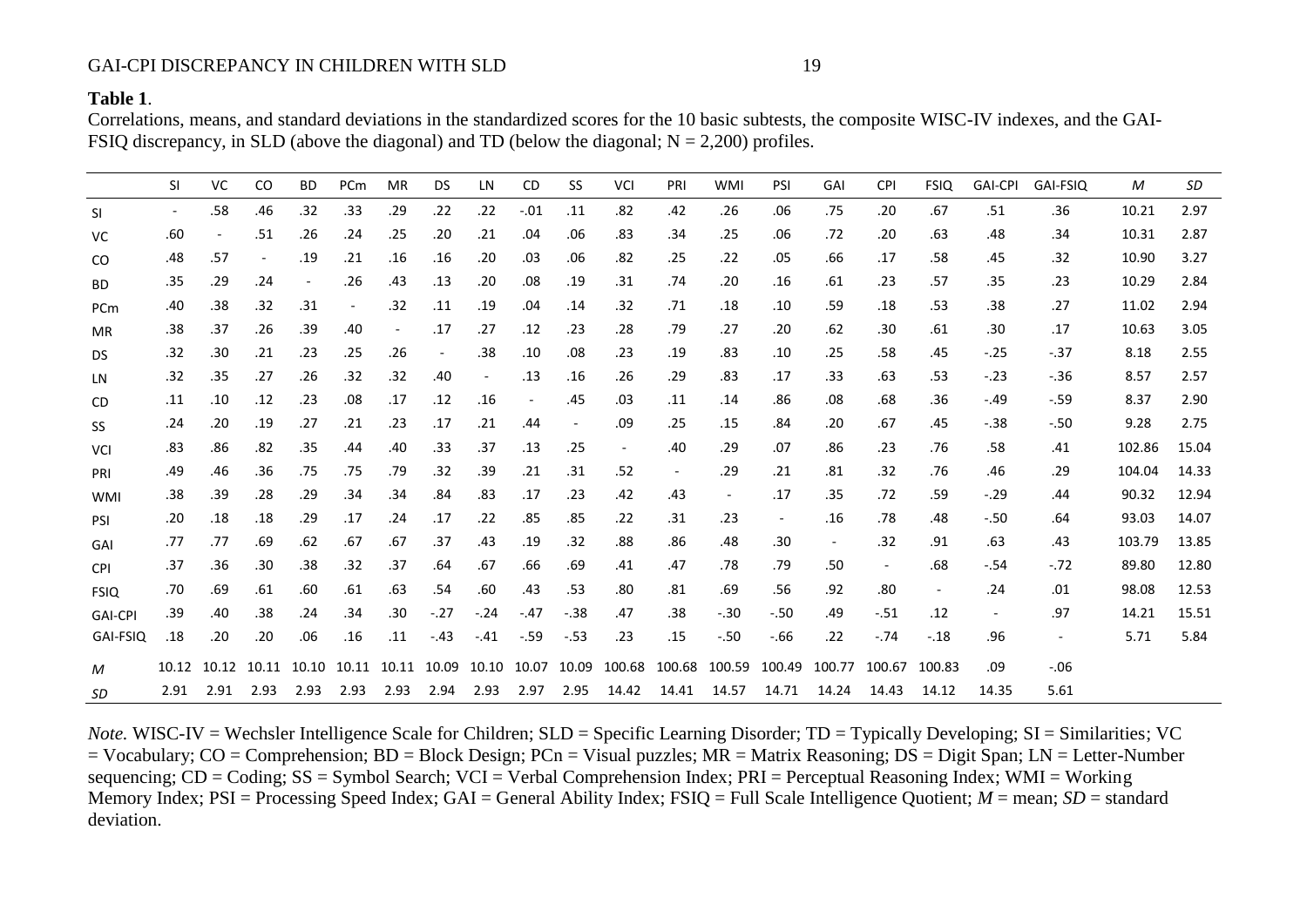## **Table 2**.

Example of estimated probabilities (in percentage) of a child having SLD given different GAI-CPI and GAI-FSIQ discrepancies, with an a priori probability of 30% or 50%.

|                           | GAI-CPI discrepancy       |       |      |          |                |      |      |      |      |      |  |  |  |  |
|---------------------------|---------------------------|-------|------|----------|----------------|------|------|------|------|------|--|--|--|--|
| A priori probability: 30% |                           |       |      |          |                |      |      |      |      |      |  |  |  |  |
| Scatter                   | $-30$                     | $-15$ | $-6$ | $\theta$ | 6              | 15   | 20   | 30   | 35   | 50   |  |  |  |  |
| Prob. %                   | 3.8                       | 9.3   | 15.6 | 21.3     | 28.6           | 41.7 | 49.7 | 65.3 | 72.2 | 87.3 |  |  |  |  |
| A priori probability: 50% |                           |       |      |          |                |      |      |      |      |      |  |  |  |  |
| Scatter                   | $-30$                     | $-15$ | $-6$ | $\theta$ | 6              | 15   | 20   | 30   | 35   | 50   |  |  |  |  |
| Prob. %                   | 8.7                       | 19.8  | 30.4 | 39.0     | 48.3           | 62.3 | 69.4 | 81.0 | 85.4 | 93.8 |  |  |  |  |
| GAI-FSIQ discrepancy      |                           |       |      |          |                |      |      |      |      |      |  |  |  |  |
| A priori probability: 30% |                           |       |      |          |                |      |      |      |      |      |  |  |  |  |
| Scatter                   | $-12$                     | $-6$  | $-3$ | $\theta$ | $\mathfrak{Z}$ | 6    | 9    | 12   | 18   | 24   |  |  |  |  |
| Prob. %                   | 3.5                       | 9.0   | 14.1 | 21.4     | 31.1           | 42.8 | 55.4 | 67.3 | 85.0 | 94.0 |  |  |  |  |
|                           | A priori probability: 50% |       |      |          |                |      |      |      |      |      |  |  |  |  |
| Scatter                   | $-12$                     | $-6$  | $-3$ | $\theta$ | $\mathfrak{Z}$ | 6    | 9    | 12   | 18   | 24   |  |  |  |  |
| Prob. %                   | 8.1                       | 19.2  | 28.0 | 39.0     | 51.3           | 63.3 | 73.9 | 82.3 | 92.6 | 97.1 |  |  |  |  |

*Note.* A priori probabilities of 30% or 50% may reasonably correspond to the suspect of a child having SLD once he/she enters a clinical center to seek professional attention. Note that an *a priori* probability must always be defined.